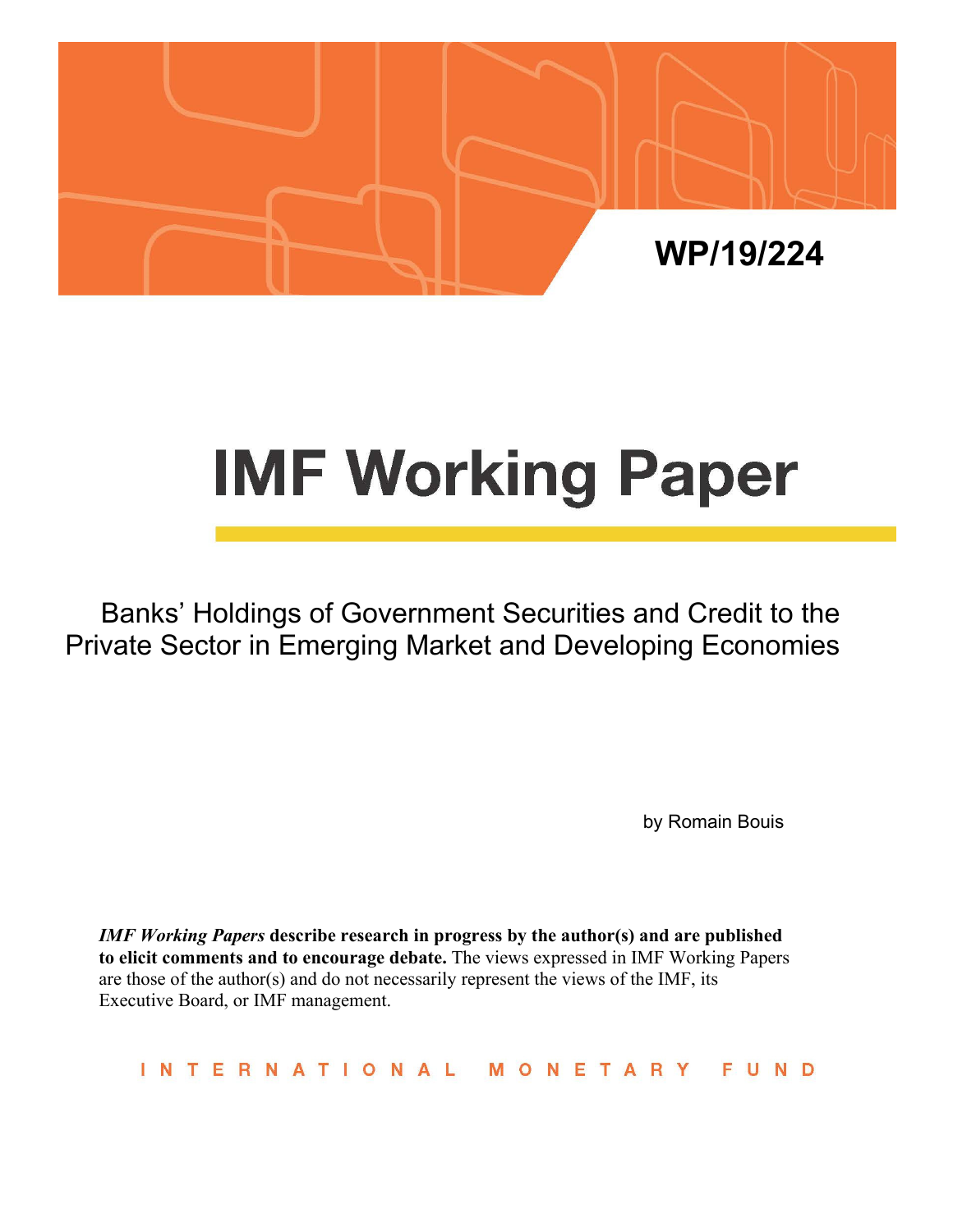#### **IMF Working Paper**

#### Monetary and Capital Markets Department

#### **Banks' Holdings of Government Securities and Credit to the Private Sector in Emerging Market and Developing Economies**

#### **Prepared by Romain Bouis\***

Authorized for distribution by Ulric Eriksson von Allmen

October 2019

*IMF Working Papers* **describe research in progress by the author(s) and are published to elicit comments and to encourage debate.** The views expressed in IMF Working Papers are those of the author(s) and do not necessarily represent the views of the IMF, its Executive Board, or IMF management.

#### **Abstract**

This paper studies the relationship between banks' holdings of domestic sovereign securities and credit growth to the private sector in emerging market and developing economies. Higher banks' holdings of government debt are associated with a lower credit growth to the private sector and with a higher return on assets of the banking sector. Analysis suggests that the negative relationship between banks' claims on the government and private sector credit growth mainly reflects a portfolio rebalancing of banks towards safer, more liquid public assets in stress times and provides only limited evidence of a crowding-out effect due to financial repression.

JEL Classification Numbers: G21; G28; G30.

Keywords: Sovereign debt; credit growth; bank profitability; nonperforming loans; portfolio rebalancing; financial repression; crowding-out.

Author's E-Mail Address: rbouis@imf.org

 $\frac{1}{2}$  ,  $\frac{1}{2}$  ,  $\frac{1}{2}$  ,  $\frac{1}{2}$  ,  $\frac{1}{2}$  ,  $\frac{1}{2}$  ,  $\frac{1}{2}$  ,  $\frac{1}{2}$  ,  $\frac{1}{2}$  ,  $\frac{1}{2}$  ,  $\frac{1}{2}$ 

<sup>\*</sup> This paper benefited from helpful comments and suggestions by Reda Cherif, Ulric Eriksson von Allmen, Papa N'Diaye, Mahvash Qureshi, David Robinson, Torsten Wezel, from participants to an internal IMF seminar, and other IMF colleagues. Thank you to Cleary Haines for excellent statistical support. Any errors and omissions are mine.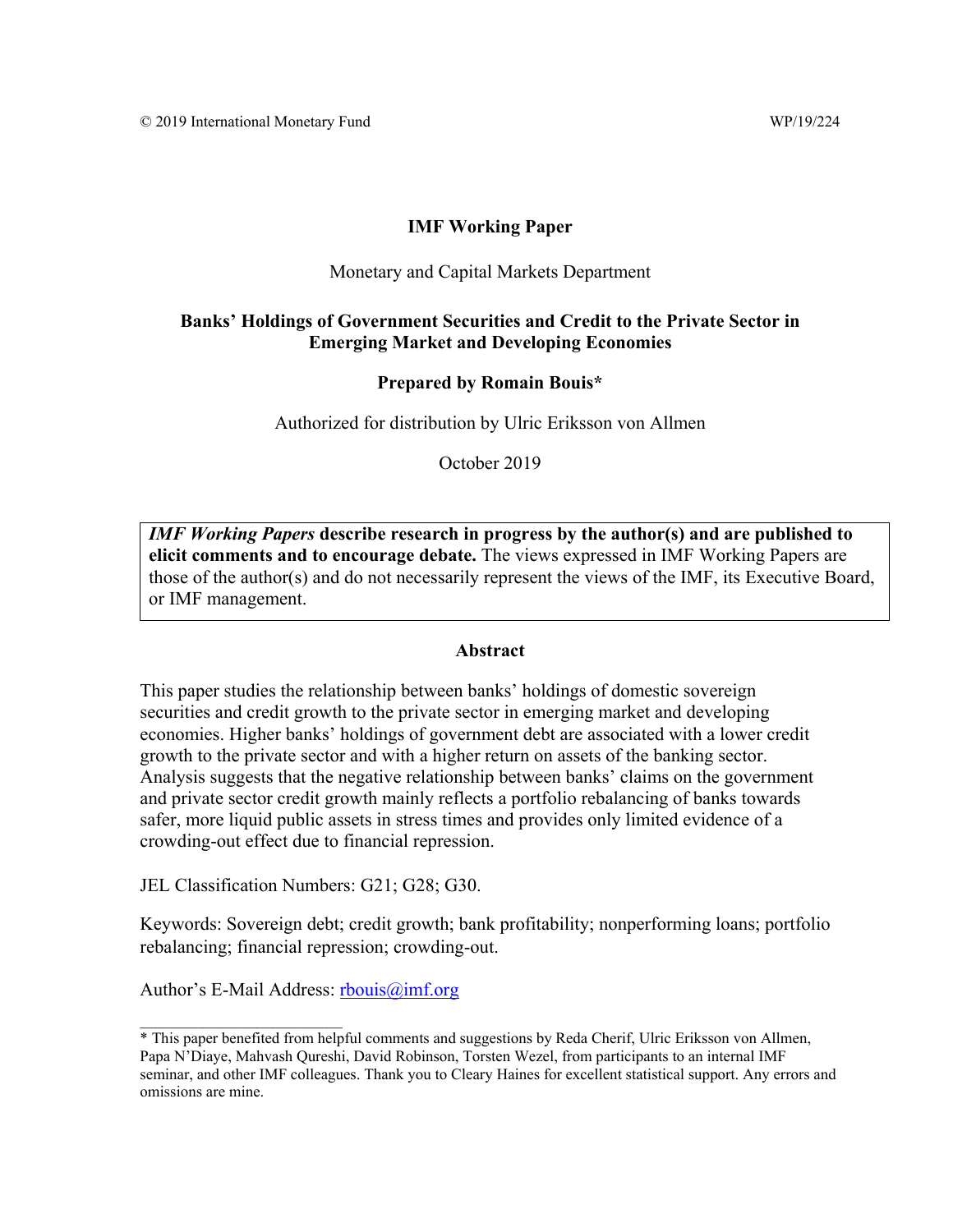## **CONTENTS PAGE**

|                                                                                                                                                                                                                               | 3                 |
|-------------------------------------------------------------------------------------------------------------------------------------------------------------------------------------------------------------------------------|-------------------|
| II. Data and Descriptive Statistics Manual Assembly of the Statistics Manual Assembly of the Statistics Manual Assembly of the Statistics Manual Assembly of the Statistics Manual Assembly of the Statistics Manual Assembly | 5                 |
| III. Empirical Analysis<br><u> 1989 - Johann Stoff, deutscher Stoff, der Stoff, der Stoff, der Stoff, der Stoff, der Stoff, der Stoff, der S</u>                                                                              | 9                 |
| A. Credit Growth to the Private Sector                                                                                                                                                                                        | -9                |
| B. Banks' Claims on the Government                                                                                                                                                                                            | 14                |
|                                                                                                                                                                                                                               | 17                |
|                                                                                                                                                                                                                               | 22                |
|                                                                                                                                                                                                                               | 23                |
| Figures                                                                                                                                                                                                                       |                   |
| 1. Banks' Holdings of Sovereign Debt in AEs and EMDEs                                                                                                                                                                         | 6                 |
| 2. Changes in Banks' Holdings of Sovereign Debt in EMDEs                                                                                                                                                                      | $\overline{7}$    |
| 3. Changes in Banks' Holdings of Sovereign Debt and in Public Debt _____________                                                                                                                                              | $\mathcal{I}_{7}$ |
| 4. Banks' Holdings of Public Debt and Credit Growth to the Private Sector                                                                                                                                                     | $\bar{8}$         |
| Tables                                                                                                                                                                                                                        |                   |
| 1. Banks' Claims on the Government and Credit Growth to the Private Sector ______                                                                                                                                             | 12                |
| 2. Determinants of Banks' Holdings of Government Debt___________________________                                                                                                                                              | $-$ <sup>16</sup> |
| 3. Banks' Claims on the Government and After-Tax ROA _____________________________19                                                                                                                                          |                   |
| 4. Banks' Claims on the Government, ROA Before Taxes, and NIM                                                                                                                                                                 | 21                |
| <b>Appendix Tables</b>                                                                                                                                                                                                        |                   |
| 1. Variable Definition and Sources                                                                                                                                                                                            | 25                |
| 2. Countries of the Estimation Sample                                                                                                                                                                                         | 26                |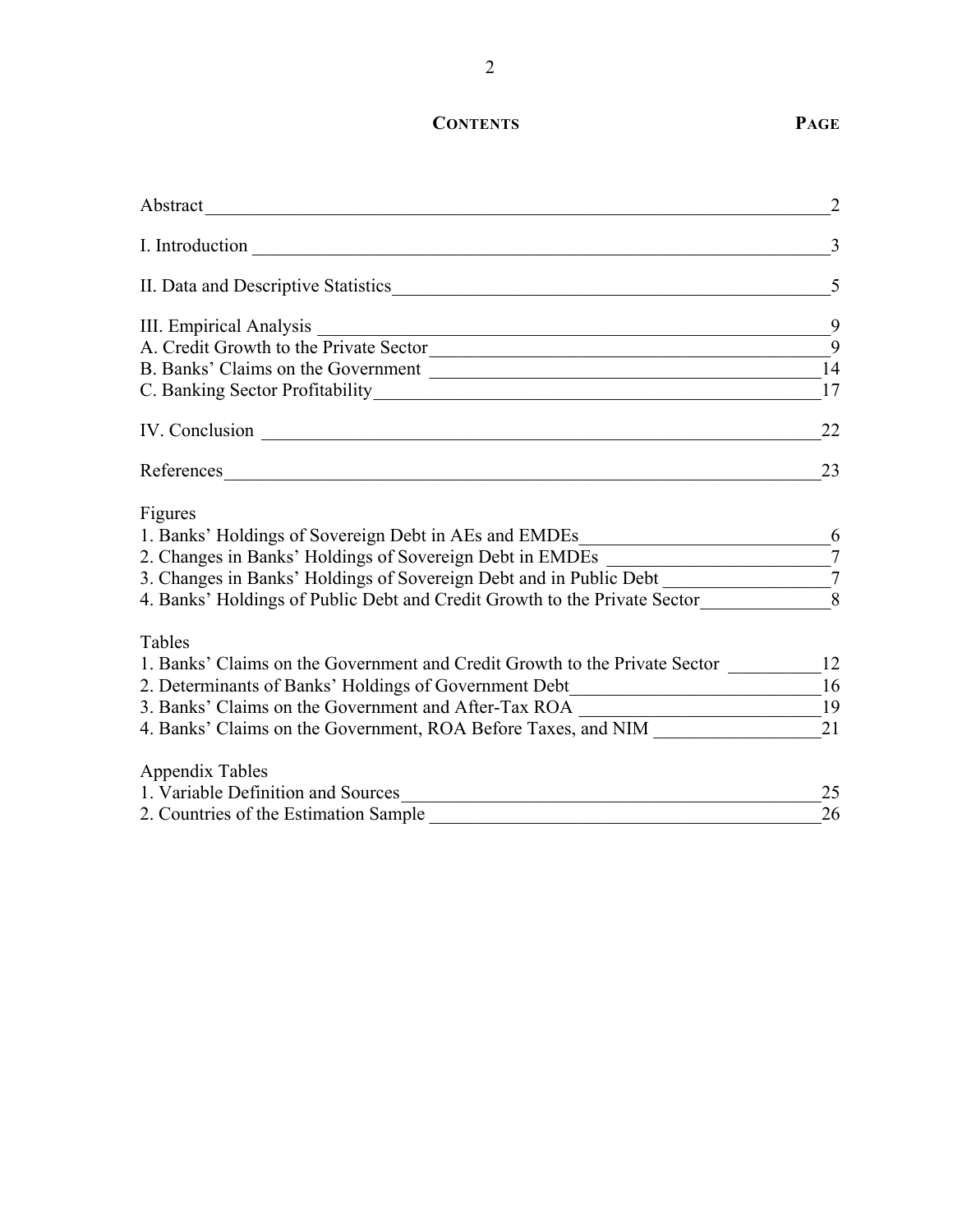#### **I. INTRODUCTION**

Holdings of public debt by domestic banking sectors have significantly increased in recent years in emerging market and developing economies (EMDEs), on average from 8.2 to 11.8 percent of banks' total assets between 2008 and 2016. In oil exporting EMDEs, the rise has been even sharper, banks' holdings of domestic sovereign debt having almost tripled over the 2008-16 period, from 4.2 to 11.7 percent.

These developments have raised concerns for credit to the private sector. Higher banks' holdings of sovereign debt tend to be associated with a lower growth of credit to the private sector, possibly reflecting some crowding out due to financial repression exerted by governments on banks to force or encourage these latter to purchase public securities. The negative correlation between private sector credit and banks' claims on sovereigns can however reflect other non-exclusive factors, including a crowding-out effect of private investment by public investment,<sup>1</sup> higher interest rates induced by government borrowing reducing demand for credit by the private sector, a lower demand for credit from the private sector in economic downturns, concomitant with higher public financing needs, and a portfolio rebalancing of banks towards safer and more liquid public assets as the quality of private sector loans deteriorates.

Several papers have analyzed the banks-sovereign nexus in advanced economies but empirical analysis of banks' holdings of sovereign debt in EMDEs remains limited.<sup>2</sup> Yet, banks in EMDEs are playing a key role in the financing of public deficits, as alternative financing options are generally under-developed. Anecdotal evidence further suggests that private sector lending can be materially impacted by increased banks' claims on domestic sovereigns.<sup>3</sup>

<sup>&</sup>lt;sup>1</sup> While in the long term, public capital expenditure may be complementary to private capital by raising the marginal productivity of this latter, in particular thanks to infrastructure (crowding-in effect), in the short term, public investment may reduce private investment by competing for scarce physical and financial resources (crowding-out effect). Larger banks' holdings of government securities could therefore reflect higher public investment and the associated lower investment and demand for credit by the private sector.

<sup>&</sup>lt;sup>2</sup> Emran and Farazi (2009) document a negative relationship between banks' claims on the government and credit to the private sector for a panel of 60 developing countries but do not explore the possibility of a portfolio rebalancing hypothesis. Gennaioli Martin Rossi (2018) use a sample of 191 countries but focus on the effects of sovereign defaults on the lending activity of banks holding government securities.

 $3$  In Nigeria, "lending to the private sector [in 2016-17] was largely crowded out by government borrowing" (IMF 2017). In Egypt, "low credit reflects crowding out from public sector borrowing, which pushes interest rates up and reduces incentives to lend to the private sector." (IMF 2015a). In some Arab countries "public banks still dominate the banking sector activities (…), exceeding 70 percent of the share in certain countries (…). [This] hinders competition and leads to an increasing level of credit facilities to public sector, hence, crowding out private lending." (Prasad and others 2016). The crowding out of loans to the private sector by public debt may however not necessarily result from financial repression. It could mirror weak credit market institutions making investment in sovereigns relatively more profitable for banks than credit to the private sector.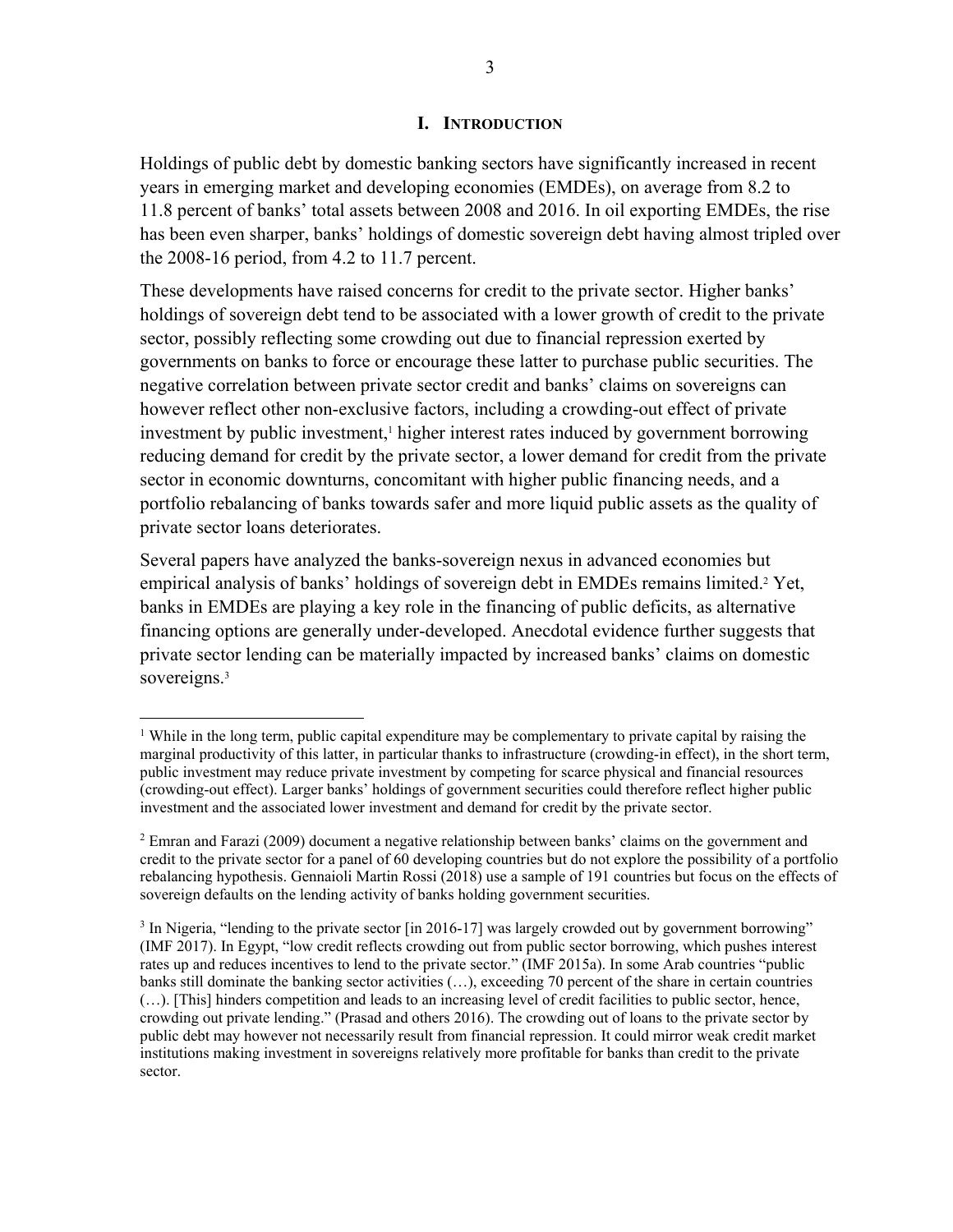This paper investigates the effect of banks' holdings of government debt on private sector credit and banks' profitability in EMDEs. It uses macroeconomic data, given the lack of publicly available bank-level information for this class of countries. Results of the analysis point to a significant negative relationship between banks' holdings of government securities and private sector credit growth in EMDEs that is not explained by a traditional crowding out of private investment by public investment or higher interest rates induced by government borrowing. Whether this negative relationship reflects a crowding out of private sector credit due to regulation, direct control of banks, or moral suasion (the financial repression hypothesis) or a portfolio rebalancing of banks towards safer and more liquid public assets in stress times (the portfolio rebalancing hypothesis) is however a challenging empirical issue, while both hypotheses can be at work simultaneously.<sup>4</sup> Using the identification strategy employed by Ongena Popov Van Horen (2016) or Dell'Ariccia and others (2018) based on the amount of maturing public debt provides only limited support to the financial repression hypothesis at the macroeconomic level. Conversely, banks are found to increase their holdings of government securities when non-performing loans are higher, in line with the portfolio rebalancing hypothesis. Analysis of the effect of banks' holdings of government debt on banks' profitability further lend support to the portfolio rebalancing hypothesis. Banks' claims on the government have a positive impact on the after-tax return on assets, which is found to be pretty similar to the impact estimated with the pre-tax return on assets, indicating that the tax treatment of public securities cannot explain the positive relationship between government debt holdings and banks' profitability. Importantly, banks' claims on the government do not show any significant relationship with the net interest margin, suggesting that their relationship with banks' profits operates mainly through lower provisions for loan losses.

A growing number of papers document a negative impact of banks' holdings of government debt on lending to the private sector. A first strand of the literature studies the indirect effect of the banks-sovereign nexus on private sector lending through damaged banks' balance sheets in periods of sovereign stress.<sup>5</sup> A second strand analyses the crowding-out effect of private sector credit by lending to the government consecutive to moral suasion. Properly

<sup>&</sup>lt;sup>4</sup> As noted by Becker and Ivashina (2018), financial repression comprises policies used by the government to redirect savings held by domestic financial intermediaries towards the financing of public debt. This can take the form of regulation, direct control of banks, or moral suasion (that is, government pressures on banks to increase holdings of domestic sovereign securities).

<sup>5</sup> Broner and others (2014) argue that purchases of domestic sovereign bonds crowd out bank credit to the private sector because domestic banks find it difficult to obtain credit from abroad at times of sovereign stress while in addition, they absorb a larger share of sovereign issuances. Popov and van Horen (2015) find that banks exposed to stressed euro area sovereign bonds increased lending in the syndicated loan market much less compared to non-exposed banks. Altavilla Pagano Saverio (2016) find that an increase in sovereign credit risk, owing to the exposures of lenders to government debt, has a significant effect on their lending to the private sector in stressed euro area countries. Gennaioli Martin Rossi (2018) find for a sample of 191 countries that banks' holdings of sovereign bonds are associated with a decline of lending during sovereign defaults.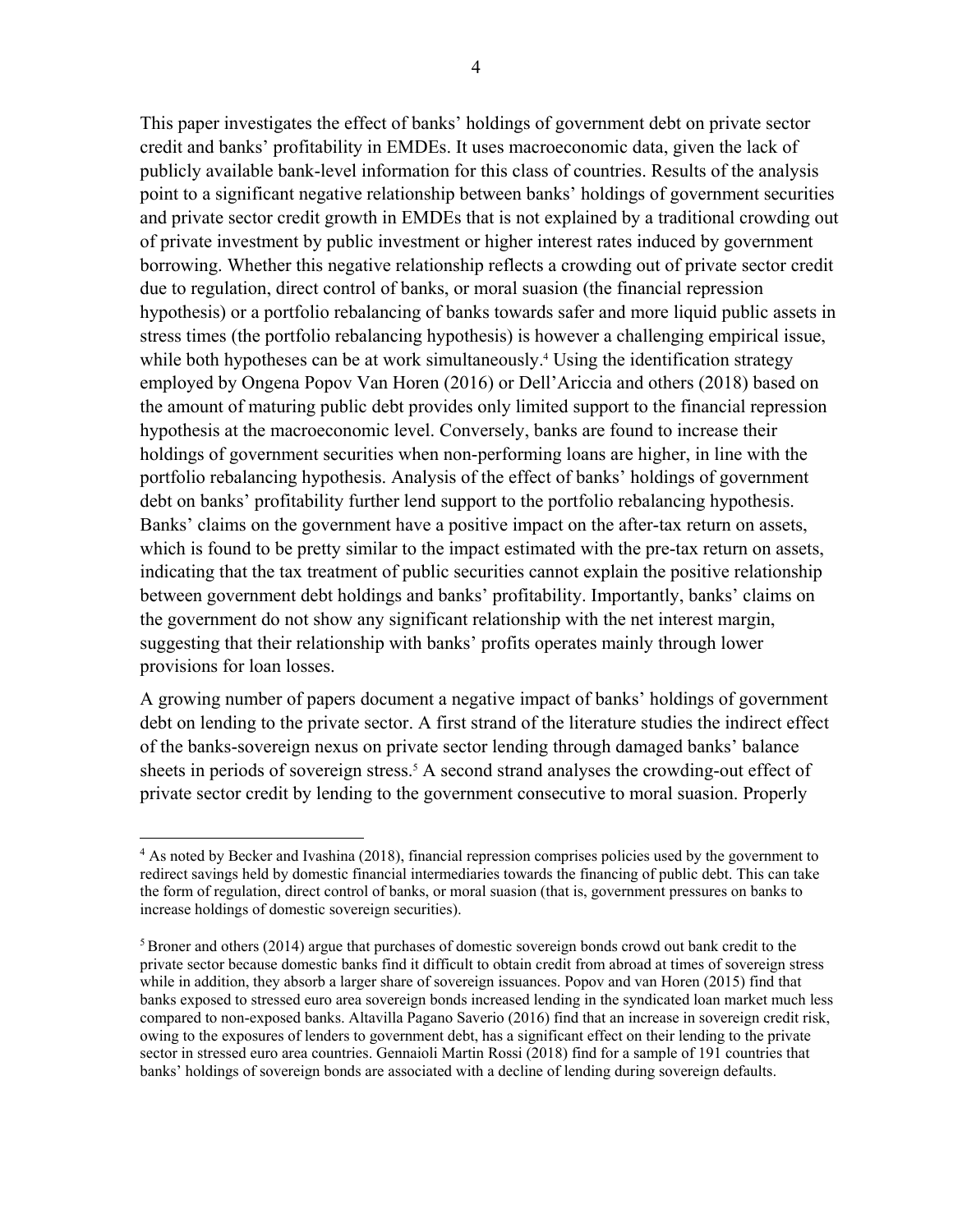identifying effects from moral suasion is a key issue in these papers as the reduction in credit growth can simply reflect a lower demand for credit from the private sector or a portfolio rebalancing of banks towards safer and more liquid public debt in a riskier environment without any connection to financial repression. Becker and Ivashina (2018) find that many European firms issuing debt switched away from banks' loans into bond financing as European banks were expanding their holdings of domestic sovereign debt between 2007 and 2015. Ongena Popov Van Horen (2016) find that during the euro area sovereign debt crisis, domestic banks, in particular those state-owned or receiving government support, were more likely to purchase domestically-issued sovereign debt than foreign banks in the months when the government had to roll over a relatively large amount of maturing sovereign debt.<sup>6</sup> These same domestic banks were then granting less credit to households and were doing so at higher interest rates, in the months directly following months with high government refinancing needs.<sup>7</sup>

This paper contributes to the second strand of the literature by using IMF International Financial Statistics (IFS) data available for a large sample of EMDEs. The use of macroeconomic data makes identification of financial repression more difficult than using bank-level data, as done by papers focusing on the euro are crisis, since these latter identify effects from financial repression in specific situations (for domestic banks and/or banks with closer links to the government) which cannot be isolated in a macroeconomic setting. On the other hand, the macroeconomic approach provides an estimate of the macroeconomic effects from financial repression for several countries for which bank-level information is largely incomplete.

The rest of the paper is organized as follows. Section 2 describes the data and provides some descriptive statistics. Section 3 presents results of the econometric estimations of the effect of banks' holdings of government securities on credit growth to the private sector, of the determinants of banks' holdings of government debt, and of the relationship of these latter with banking sector profitability. Section 4 concludes.

#### **II. DATA AND DESCRIPTIVE STATISTICS**

Data on individual banks' holdings of government debt are in general not publicly available. Some papers (Popov and Van Horen 2015; Becker and Ivashina 2018) use individual banks' holdings of sovereign debt over 2010-2015, collected by the European Banking Authority (EBA) in the context of the European stress tests. Other papers (e.g. Ongena Popov Van

<sup>&</sup>lt;sup>6</sup> The identification strategy employed by the authors is based on the assumption that the amount of maturing public debt is fully exogenous to economic and financial conditions and to banks' demand for domestic sovereign debt. Under the moral suasion hypothesis, banks' claims on the government should be positively related to the need for the government to roll over its debt, to the detriment of credit to the private sector.

<sup>&</sup>lt;sup>7</sup> Conversely, lending to firms was not affected, probably as moral suasion mainly impacted the types of private lending based on weaker credit relationships (lending to household is often a one-off loan) and which are therefore less costly to cut.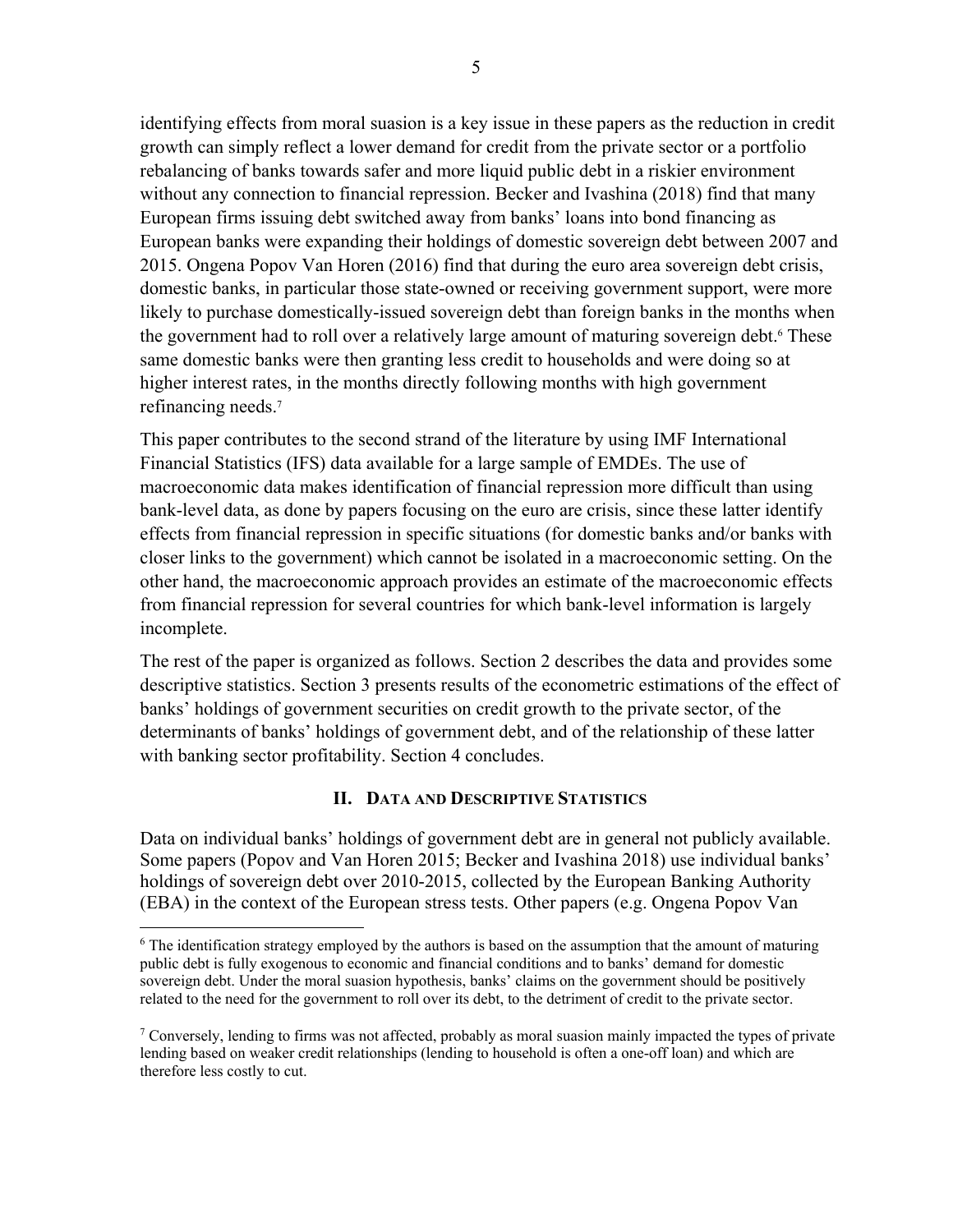Horen 2016) use data from the ECB's Individual Balance Sheet Statistics covering about 70 percent of the domestic banking sector in Europe since August 2007. Information with longer history and for other countries is however not available. Gennaioli Martin Rossi (2018) consider information from the Bankscope (now Fitch Connect) database but these data do not separate domestic from foreign sovereign bonds,<sup>8</sup> and more importantly, are relatively scant for most EMDEs. In many EMDEs, bank-level data from Fitch Connect are indeed available for only a few banks and over a very short period.

This paper uses information from the IMF IFS database which provides data on domestic sovereign bonds held by the banking sector and other monetary statistics in virtually all IMF countries since 2001. Information on other macroeconomic variables comes from the WEO database, the GFSR database, and the Global Financial Development Database (see Appendix Table 1 for details). The final sample is composed of an unbalanced panel of around 80 EMDEs over 2001-2016, depending on specifications (Appendix Table 2).

 Banking sectors' holdings of government debt, measured as banks' claims on the domestic government as a share of the banking sector's total assets, varies greatly across countries and are in general larger in EMDEs than in AEs (Figure 1). Over 2010-16, banks' claims on the domestic government in EMDEs were on average twice as large as in AEs (10.4 percent versus 5.1 percent of total assets).<sup>9</sup> Financing options available to sovereigns are less diverse in EMDEs than in AEs while a large share of state-owned banks and banks' greater expectations of special treatment from holding public debt facilitate bank financing of the government in times of fiscal stress (Dell'Ariccia and others 2018). Also, investment opportunities in the private sector are less developed in EMDEs than in AEs, contributing to the relatively larger banks' holdings of government debt in these countries.



1 <sup>8</sup> The authors however document that the bulk of sovereign securities held by banks are actually issued by the domestic government, based on a sub-sample of observations for which more precise information is available.

9 Using Bankscope data, Dell'Ariccia and others (2018) report that public debt securities as a share of banks' total assets represented 7.8 percent in AEs versus 16.8 percent in EMDEs on average over 2005-14. These numbers are however not comparable to those presented here using IFS information as these are based on a sample of 46 countries and a limited number of banks. Also, Bankscope data include foreign sovereign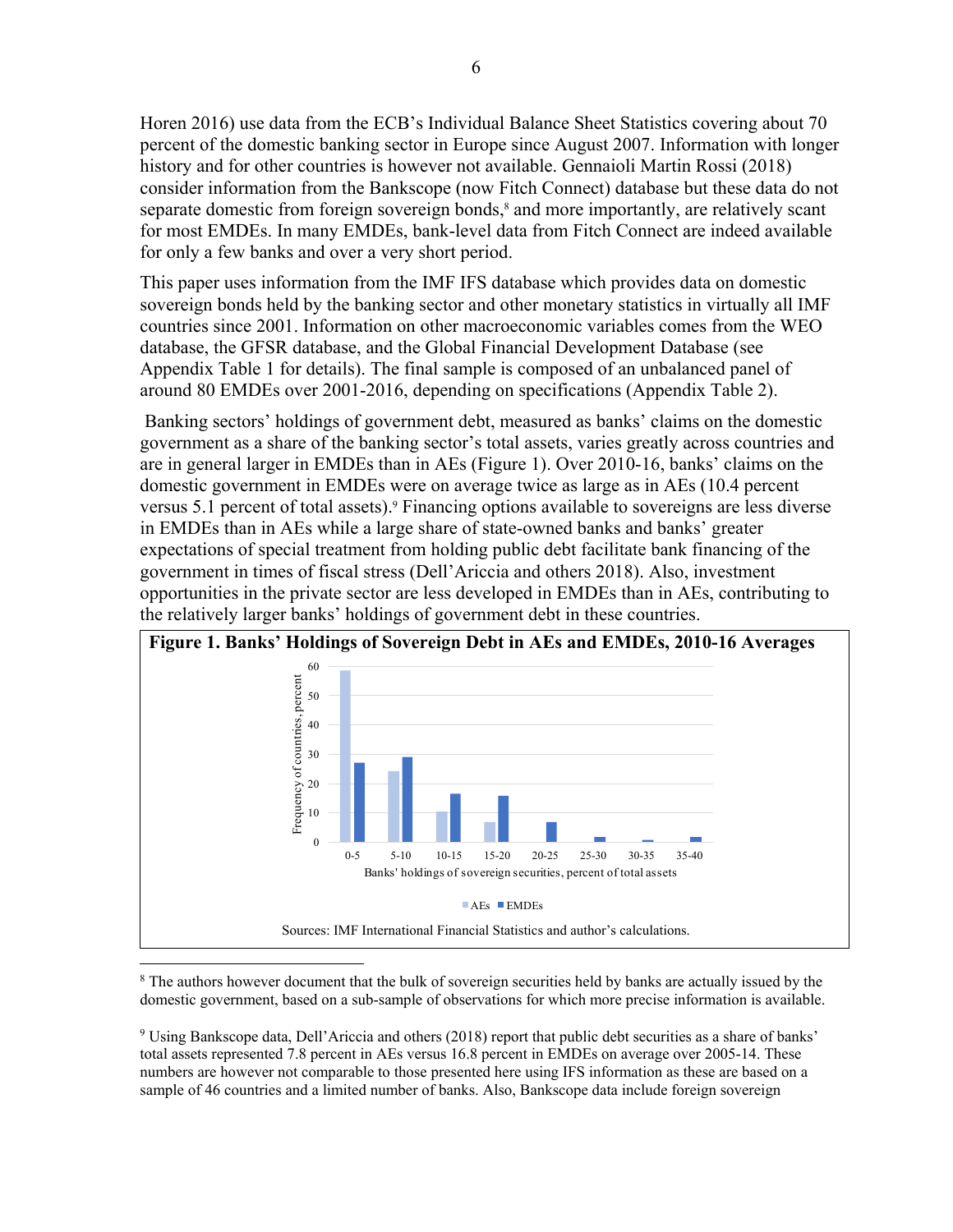In recent years, banks' claims on governments have increased in several economies, especially in sub-Saharan African countries (8 countries out of the 20 EMDEs with the largest increases are from sub-Saharan Africa), probably reflecting lower buffers and more limited external financing options of governments in these countries (Figure 2). While public debt may be an important driver of banks' holdings of government securities, the link between the two variables is not particularly strong (Figure 3), highlighting the heterogeneity across countries and over time of the availability of sources of financing of public debt alternative to domestic banking sectors.



Sources: IMF International Financial Statistics and author's calculations.

Change public debt-to-GDP ratio, p.p. of GDP

securities on top of domestic sovereign debt. A detailed list of holdings of government debt country by country using IFS information back to 1970 is reported in the annex of Dell'Ariccia and others (2018).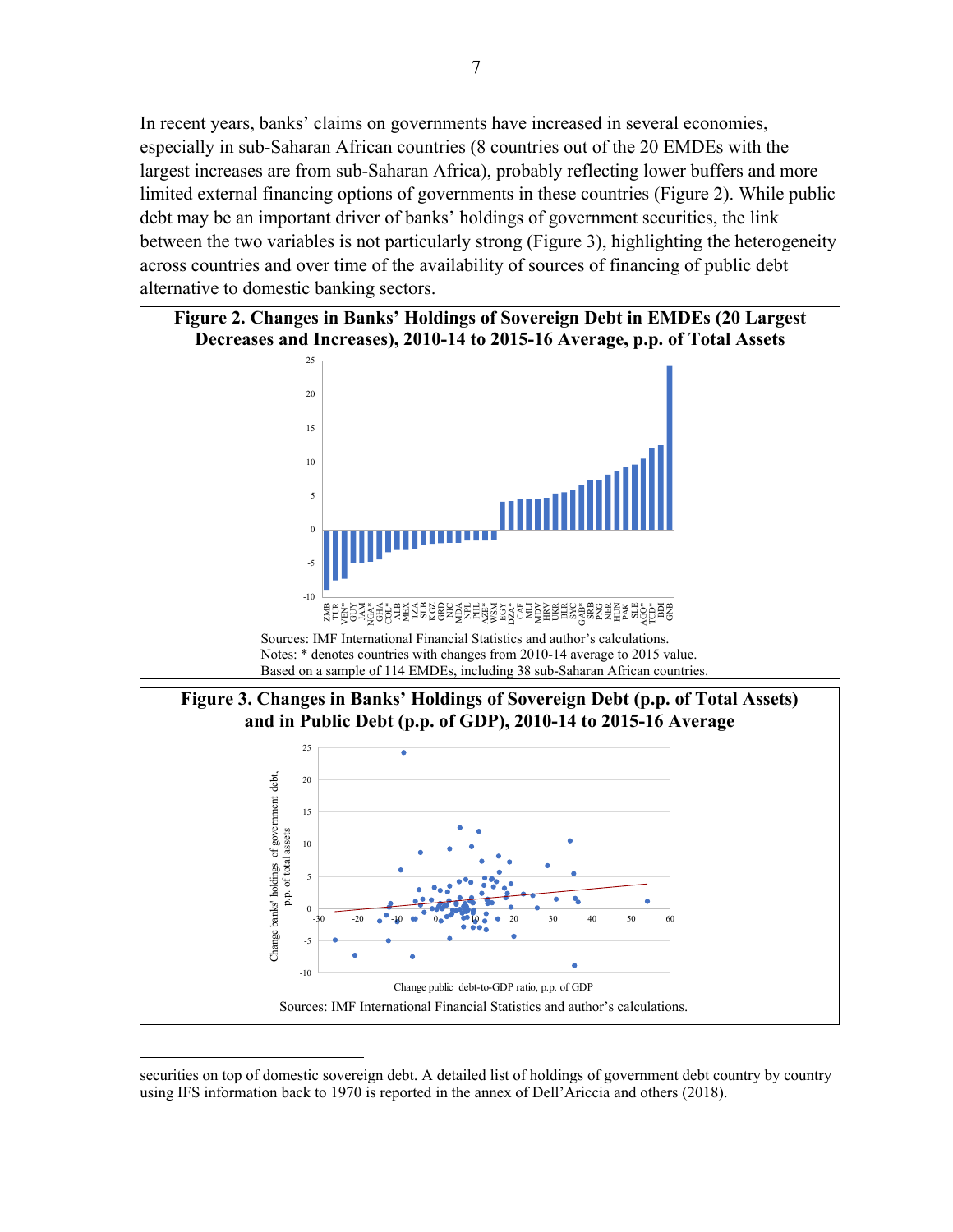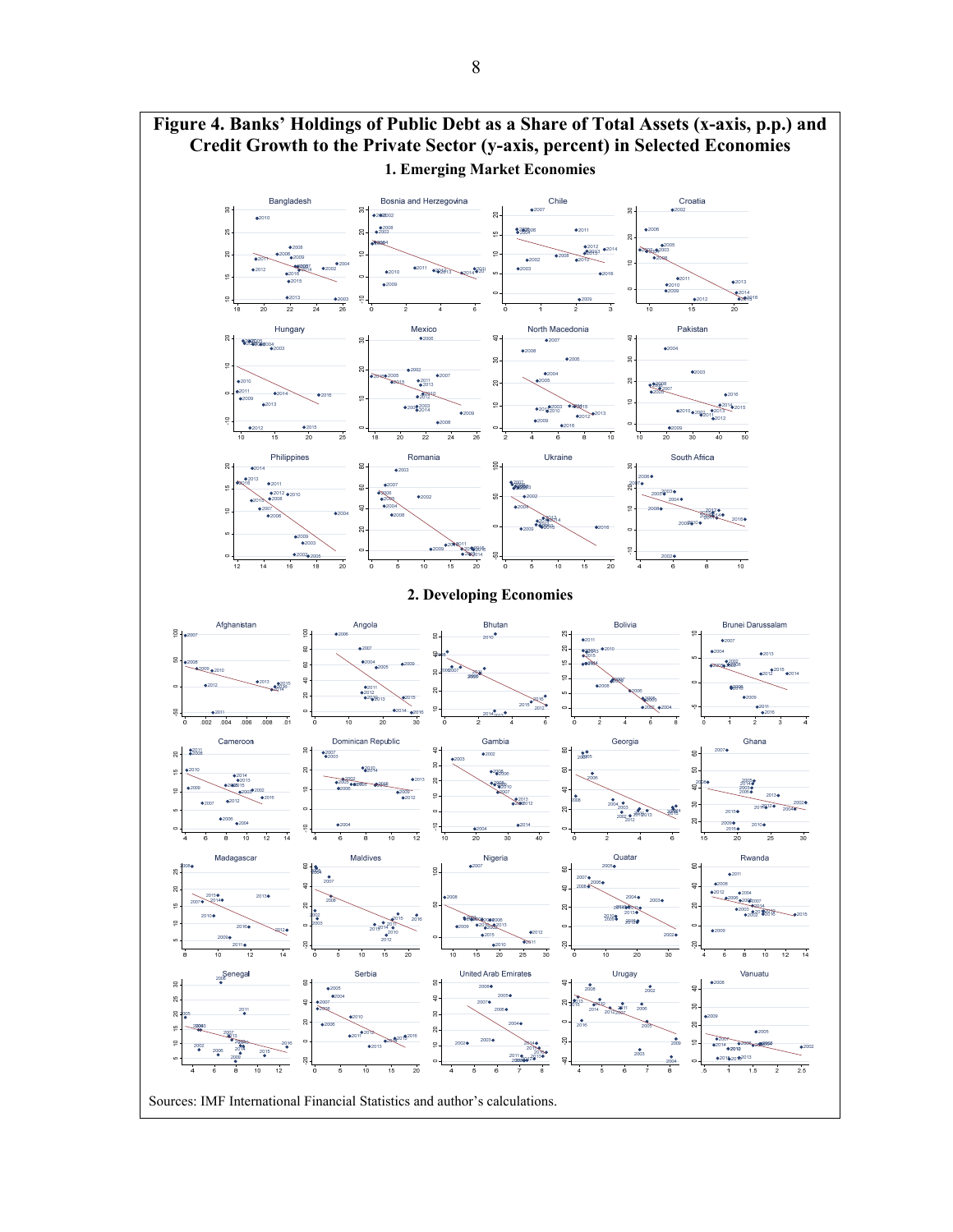Finally, in line with anecdotal evidence reported in several IMF country reports, many countries show a clear negative relationship between private sector credit growth and banks' holdings of government debt, even without controlling for traditional drivers of credit growth. This negative relationship can be observed in both emerging and developing economies, across various regions (Figure 4, Panels 1 and 2).

The following section assesses the robustness of this relationship based on an econometric analysis of credit growth, controlling for various determinants of credit. Also, the drivers and consequences of banks' holdings of government debt are investigated by looking at the determinants of banks' claims on the government and at the relationship between these latter and banks' profitability.

#### **III. EMPIRICAL ANALYSIS**

This section presents the empirical methodology and results of regressions for credit growth, banks' holdings of government securities, and banking sector profitability.

#### **A. Credit Growth to the Private Sector**

The relationship between banks' holdings of sovereign debt and private credit growth is estimated using the following panel data equation, controlling for traditional determinants of credit to the private sector (see e.g., Guo and Stepanyan, 2011):

\n
$$
\text{Credit growth}_{i,t} = \alpha_0 + \alpha_1 \text{Domdep}_{i,t} + \alpha_2 \text{Fordep}_{i,t} + \alpha_3 \left( \text{Credit} / \text{Deposits} \right)_{i,t-1} \\
+ \alpha_4 \text{Growth}_{i,t-1} + \alpha_5 \text{IR}_{i,t-1} + \alpha_6 \text{Volat}_{i,t-1} + \alpha_7 \text{Inf}_{i,t} + \alpha_8 \Delta \text{FX}_{i,t} + \alpha_9 \text{Banking crisis}_{i,t-1} + \alpha_{10} \text{War}_{i,t-1} \\
+ \alpha_{11} \text{NPL}_{i,t-1} + \alpha_{12} \text{ClaimsGvt}_{i,t} + \alpha_{13} \text{Pubdebt}_{i,t-1} + \alpha_{14} \text{ROA}_{i,t-1} + \alpha_{15} \text{Refin}_{i,t-1} \\
+ \alpha_{16} \text{High maturing debt}_{i,t} + \eta_i + \theta_i + \varepsilon_{i,t},
$$
\n

where:

- *Credit growth* denotes the annual growth rate of commercial banks' credit to the domestic private sector;<sup>10</sup>
- *Domdep* is the growth of domestic deposits at commercial banks, weighted by the share of domestic deposits in total credit to the private sector one year ago. It is included to control for the importance of domestic deposits as a funding source. Higher growth of domestic deposits is expected to increase private credit growth;
- *Fordep* is the growth of foreign deposits, weighted by the share of foreign deposits in total credit to the private sector one year ago. This variable controls for the importance of foreign deposits as a funding source. Higher growth of foreign deposits is also expected to increase private credit growth;

 $10$  Given that credit growth does not show any persistence (as confirmed in unreported regressions), the econometric specification does not include a lagged dependent variable.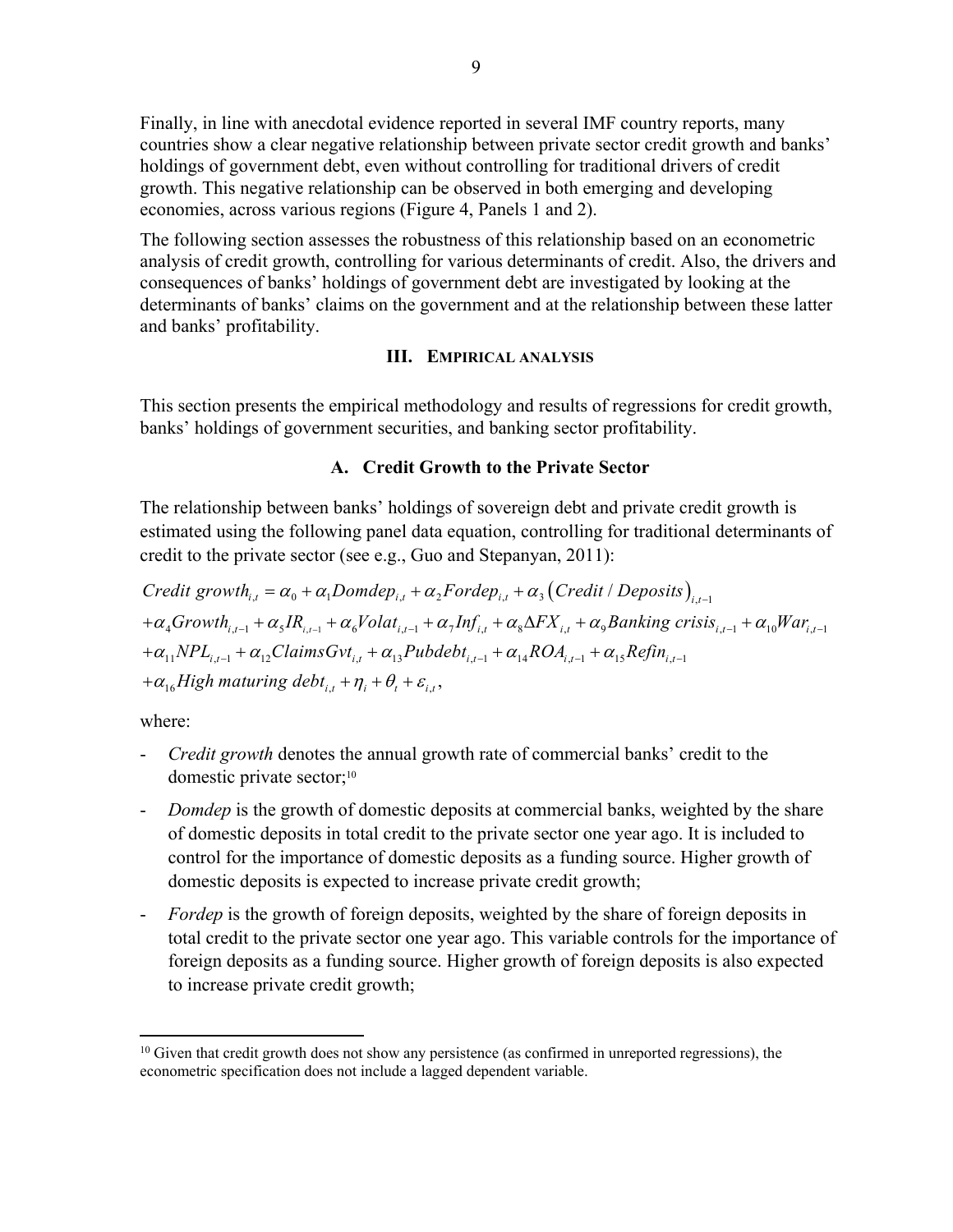- Credit-to-total deposits (i.e. domestic and foreign deposits, excluding liabilities to the central bank), one-year lagged, is used to control for cyclical variations of credit and should be negatively associated with credit growth; $11$
- *Growth* is real GDP growth, one-year lagged, expected to increase credit growth;
- *IR* is the deposit rate, one-year lagged, used as a proxy for the monetary policy stance, in the absence of a common variable of monetary policy rates in most developing countries.12 This variable is expected to impact negatively credit growth;
- *Volat* is real GDP growth volatility, one-year lagged (based on a GARCH (1,1) measure of real GDP growth), and is expected to decrease credit growth;
- *Inf* is the consumer price index inflation. Nominal credit growth is mechanically impacted by inflation. As noted by Guo and Stepanyan (2011), a coefficient lower than one would indicate a detrimental impact of inflation on real credit growth;
- *ΔFX* is the growth rate of the nominal exchange rate (a higher rate denoting a depreciation of the domestic currency against the U.S. dollar), expected to increase credit growth, especially in countries where foreign currency loans represent a significant portion of private credit, due to valuation effects (Guo and Stepanyan 2011). On the other hand, a sharp depreciation could also be associated with lower credit growth;
- *Banking crisis* and *War* are dummy variables taking value one, respectively in years experiencing a crisis in the banking sector and in years experiencing a conflict, and are expected to be negatively related to credit growth;
- *NPL* denotes non-performing loans as a share of total loans, one year-lagged, and are expected to affect credit growth negatively;
- *ClaimsGvt* denotes commercial banks' claims on the domestic government as a share of banks' total assets. Banks' holdings of domestic government securities are expected to be negatively related to the growth of credit to the private sector;<sup>13</sup>
- *Pubdebt* the public debt-to-GDP ratio, one-year lagged, should be negatively associated with credit growth, possibly reflecting a crowding-out effect;
- *ROA*, the return on assets after taxes, one year-lagged, is used as a proxy of banks' profitability, and is expected to explain credit growth positively;

1

<sup>&</sup>lt;sup>11</sup> Results (not reported) are qualitatively similar if the ratio of credit to total deposits enters the regression with a two- or three-year lag.

 $12$  The deposit rate also offers a better country coverage than the lending rate.

 $<sup>13</sup>$  The variable of banks' claims on the government enters the regression contemporaneously as the crowding-</sup> out effect of banks' holdings of sovereign debt is likely to be contemporaneous rather than lagged (for a given year, banks choose between lending to the government or to the private sector), especially when using annual data.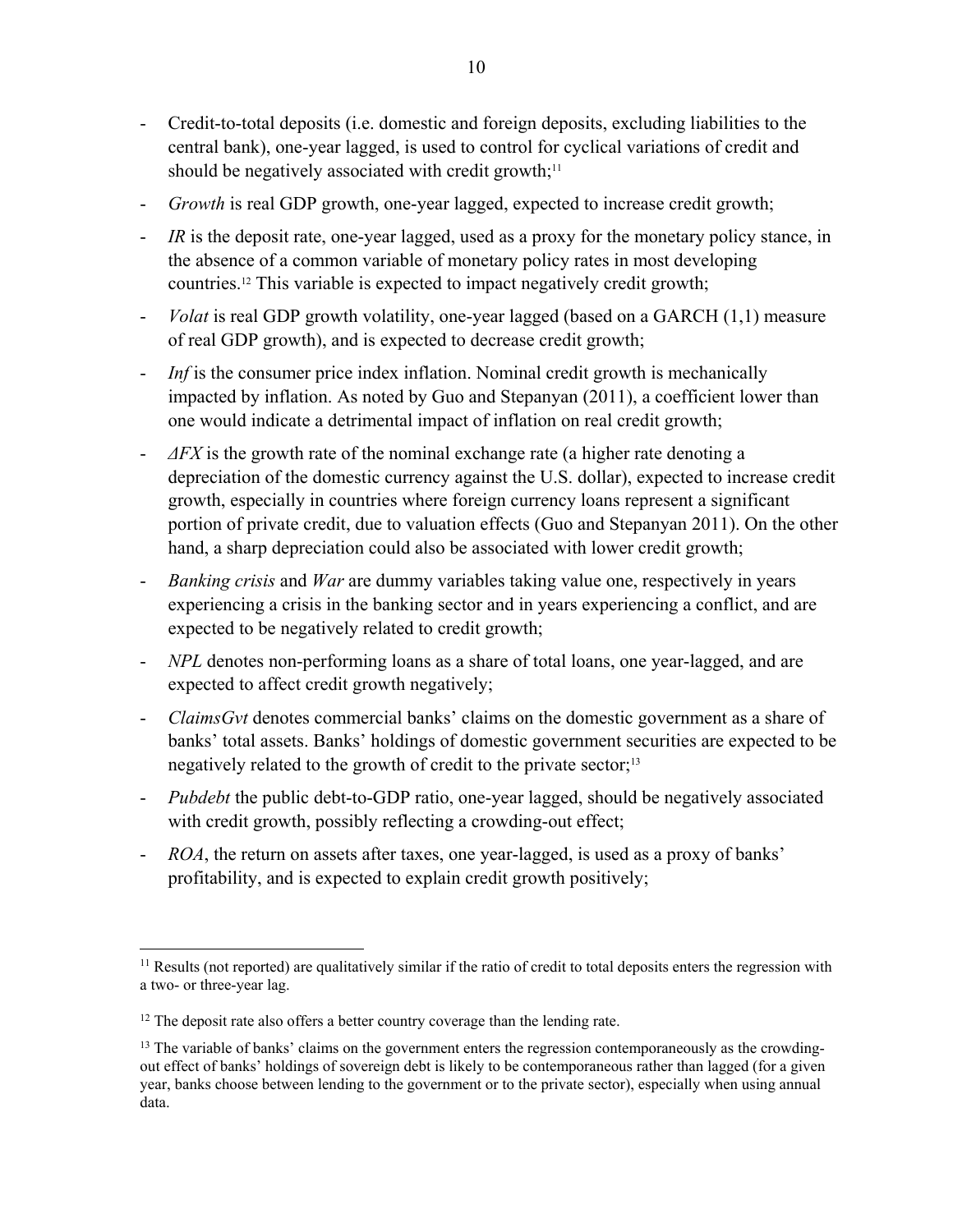- *Refin* denotes central bank's refinancing operations of commercial banks (as a share of commercial banks' total assets), one-year lagged, used as a proxy of liquidity stress in the banking sector and should be negatively associated with credit growth;
- *High maturing debt* is a dummy variable taking the value one in years when public debt maturing is above its country-specific median, as defined in Ongena Popov Van Horen (2016). Under the financial repression hypothesis, banks' credit growth to the private sector should be negatively related to the need for the government to refinance its debt, that is decrease in years when the amount of maturing public debt is high. This variable is included without a lag, for the same reason that banks' claims on the government enter the regressions contemporaneously.

 $\eta_i$  and  $\theta_t$  denote respectively country and year fixed effects.

 $\overline{a}$ 

Except otherwise indicated, all explanatory variables enter the regressions with a one-year lag to address reverse causality issues and/or because their effects on credit growth are expected to materialize with a lag.14

Results of the regressions reported in Table 1 indicate that most variables are significant with the expected sign. Credit growth to the private sector is positively explained by deposit growth and non-resident liability growth (in line with results obtained by Guo and Stepanyan 2011 for emerging economies), and depends negatively on economic volatility, on the public debt-to-GDP ratio – possibly reflecting a crowding-out effect (while the impact of the fiscal deficit, not reported, is found to be nonsignificant), and on the interest rate, proxied by the deposit rate. One-standard deviation increases in real GDP growth volatility, in the public debt ratio, and in the deposit rate are associated the following year with a decrease of credit growth respectively of 2.3, 2.9, and 2.2 percentage points.15 The negative effect of nonperforming loans is highly significant and robust across various specifications: a onestandard deviation increase in the NPL ratio translates into a reduction of credit growth of 2.3 percentage points the following year (based on specification (4)).

Importantly, banks' claims on the government are negatively and significantly related to private credit growth, both statistically and economically. On average, a one-standard deviation increase in banks' holdings of government debt is associated with a decrease in private credit growth of 3.2 percentage points (based on specification (4)).

<sup>14</sup> Following Guo and Stepanyan (2011), the growth of domestic deposits at commercial banks *Domdep* and the growth of foreign deposits *Fordep*, enter the regressions contemporaneously as controls. The consumer price index inflation rate *Inf* and the growth rate of the nominal exchange rate  $\Delta FX$ , also enter the regressions contemporaneously but results are anyway qualitatively similar if these variables are considered with a one-year lag.

<sup>&</sup>lt;sup>15</sup> Results concerning the variable of GDP growth volatility should however be interpreted with caution given the small number of observations used to estimate the GARCH model.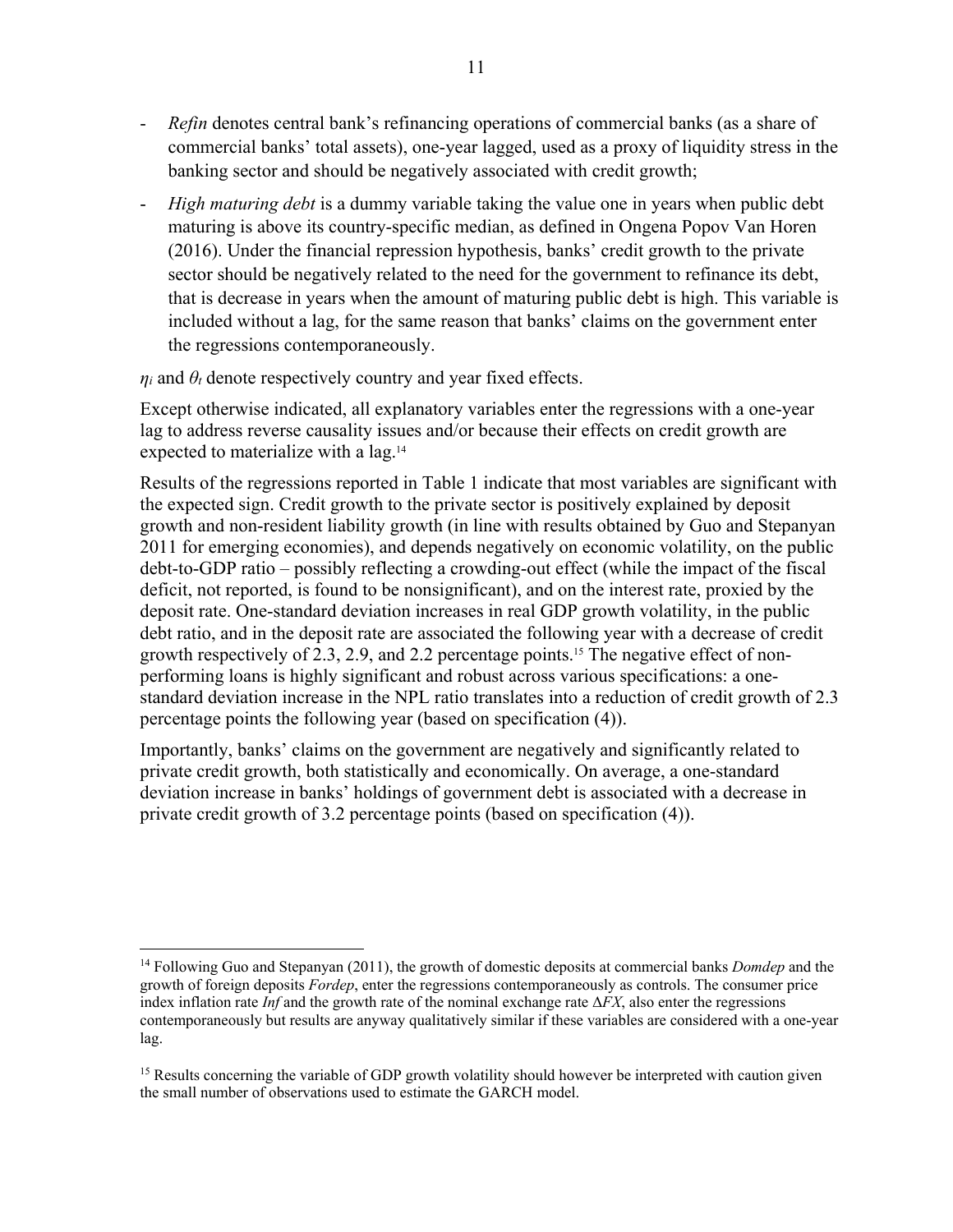|                                             | Dependent variable: Growth rate of banks' credit to the private sector |             |             |             |             |             |             |             |             |             |
|---------------------------------------------|------------------------------------------------------------------------|-------------|-------------|-------------|-------------|-------------|-------------|-------------|-------------|-------------|
|                                             | (1)                                                                    | (2)         | (3)         | (4)         | (5)         | (6)         | (7)         | (8)         | (9)         | (10)        |
| Domestic deposits growth, weighted          | $0.253***$                                                             | $0.247***$  | $0.262***$  | $0.234***$  | $0.231**$   | $0.244***$  | $0.235***$  | $0.233***$  | $0.176**$   | $0.175***$  |
|                                             | (3.37)                                                                 | (3.23)      | (3.22)      | (2.90)      | (2.52)      | (3.00)      | (2.96)      | (2.87)      | (2.04)      | (2.04)      |
| Foreign deposits growth, weighted           | $0.505**$                                                              | $0.509**$   | $0.509**$   | $0.512**$   | $0.490**$   | $0.524**$   | $0.525**$   | $0.514**$   | $0.504**$   | $0.508**$   |
|                                             | (2.45)                                                                 | (2.54)      | (2.48)      | (2.42)      | (2.28)      | (2.46)      | (2.46)      | (2.37)      | (2.33)      | (2.39)      |
|                                             |                                                                        |             |             |             |             |             |             |             |             |             |
| Credit to total deposits, lagged            | $-0.368***$                                                            | $-0.367***$ | $-0.371***$ | $-0.322***$ | $-0.348***$ | $-0.311***$ | $-0.293***$ | $-0.273***$ | $-0.344***$ | $-0.344***$ |
|                                             | $(-4.33)$                                                              | $(-4.22)$   | $(-4.16)$   | $(-3.98)$   | $(-3.79)$   | $(-3.90)$   | $(-3.71)$   | $(-3.67)$   | $(-3.80)$   | $(-3.75)$   |
| Real GDP growth, lagged                     | $-0.029$                                                               | $-0.078$    | $-0.048$    | $-0.071$    | $-0.115$    | $-0.065$    | $-0.056$    | $-0.058$    | $-0.065$    | $-0.106$    |
|                                             | $(-0.24)$                                                              | $(-0.68)$   | $(-0.45)$   | $(-0.66)$   | $(-1.02)$   | $(-0.61)$   | $(-0.54)$   | $(-0.57)$   | $(-0.58)$   | $(-1.00)$   |
|                                             | $-0.401*$                                                              | $-0.421*$   | $-0.603***$ | $-0.441**$  | $-0.378$    | $-0.458**$  | $-0.488**$  | $-0.482**$  | $-0.599**$  | $-0.484*$   |
| Deposit rate, lagged                        | $(-1.93)$                                                              | $(-1.83)$   | $(-2.69)$   | $(-2.08)$   | $(-1.63)$   | $(-2.16)$   | $(-2.29)$   | $(-2.41)$   | $(-2.60)$   | $(-1.94)$   |
|                                             |                                                                        |             |             |             |             |             |             |             |             |             |
| Real GDP growth volatility, lagged          | $-0.617**$                                                             | $-0.651**$  | $-0.807**$  | $-0.775**$  | $-0.799**$  | $-0.771**$  | $-0.746**$  | $-0.630*$   | $-0.763**$  | $-0.839***$ |
|                                             | $(-2.25)$                                                              | $(-2.48)$   | $(-2.45)$   | $(-2.27)$   | $(-2.05)$   | $(-2.22)$   | $(-2.15)$   | $(-1.76)$   | $(-2.29)$   | $(-2.67)$   |
| Inflation                                   | $0.260**$                                                              | $0.297**$   | $0.304**$   | 0.140       | 0.113       | 0.146       | 0.167       | 0.170       | 0.034       | 0.145       |
|                                             | (2.05)                                                                 | (2.32)      | (2.54)      | (0.96)      | (0.73)      | (1.00)      | (1.17)      | (1.16)      | (0.17)      | (0.65)      |
|                                             |                                                                        |             |             |             |             |             |             |             |             |             |
| Change in average exchange rate             | $-0.096$                                                               | $-0.078$    | $-0.080$    | $-0.038$    | $-0.024$    | $-0.035$    | $-0.034$    | $-0.043$    | $-0.081$    | $-0.054$    |
|                                             | $(-1.47)$                                                              | $(-1.28)$   | $(-1.38)$   | $(-0.62)$   | $(-0.37)$   | $(-0.57)$   | $(-0.55)$   | $(-0.70)$   | $(-1.15)$   | $(-0.85)$   |
| Banking crisis dummy, lagged                | $-7.807**$                                                             | $-7.148**$  | $-6.726*$   | $-5.594$    | $-7.024*$   | $-5.944$    | $-6.365$    | $-7.358*$   | $-9.925*$   | $-8.495$    |
|                                             | $(-2.32)$                                                              | $(-2.07)$   | $(-1.83)$   | $(-1.48)$   | $(-1.86)$   | $(-1.53)$   | $(-1.54)$   | $(-1.75)$   | $(-1.97)$   | $(-1.62)$   |
| War dummy, lagged                           | $-6.559**$                                                             | $-6.387***$ | $-6.459***$ | $-5.544**$  | $-5.629**$  | $-5.845**$  | $-6.324***$ | $-5.749***$ | $-6.834*$   | $-7.562**$  |
|                                             | $(-2.44)$                                                              | $(-2.69)$   | $(-2.68)$   | $(-2.40)$   | $(-2.36)$   | $(-2.63)$   | $(-3.14)$   | $(-2.73)$   | $(-1.83)$   | $(-2.12)$   |
|                                             |                                                                        |             |             |             |             |             |             |             |             |             |
| NPL ratio, lagged                           | $-0.439***$                                                            | $-0.345**$  | $-0.349**$  | $-0.349**$  | $-0.235*$   | $-0.350**$  | $-0.348**$  | $-0.320**$  | $-0.715***$ | $-0.629***$ |
|                                             | $(-3.22)$                                                              | $(-2.26)$   | $(-2.30)$   | $(-2.39)$   | $(-1.86)$   | $(-2.41)$   | $(-2.43)$   | $(-2.19)$   | $(-4.16)$   | $(-3.61)$   |
| Banks' claims on gvt to total assets        | $-0.463***$                                                            | $-0.395***$ | $-0.380***$ | $-0.353***$ | $-0.459***$ |             |             |             |             |             |
|                                             | $(-3.56)$                                                              | $(-3.01)$   | $(-2.82)$   | $(-2.69)$   | $(-3.55)$   |             |             |             |             |             |
|                                             |                                                                        |             |             |             |             |             |             |             |             |             |
| Public debt-to-GDP ratio, lagged            |                                                                        | $-0.134**$  | $-0.133***$ | $-0.131**$  | $-0.113*$   | $-0.135**$  | $-0.132**$  | $-0.154***$ |             | $-0.158***$ |
|                                             |                                                                        | $(-2.57)$   | $(-2.64)$   | $(-2.42)$   | $(-1.95)$   | $(-2.49)$   | $(-2.47)$   | $(-2.82)$   |             | $(-3.02)$   |
| Banks' return on assets, lagged             |                                                                        |             | 0.139       | 0.841       | 0.850       | 0.853       | 0.858       | 0.945       | 0.149       | 0.229       |
|                                             |                                                                        |             | (0.17)      | (1.37)      | (1.32)      | (1.38)      | (1.40)      | (1.52)      | (0.25)      | (0.37)      |
| Central bank refin. to total assets, lagged |                                                                        |             |             | $-0.505$    | $-0.415$    | $-0.503$    | $-0.438$    | $-0.441$    | $-0.795*$   | $-0.696$    |
|                                             |                                                                        |             |             | $(-1.64)$   | $(-1.35)$   | $(-1.62)$   | $(-1.42)$   | $(-1.37)$   | $(-1.71)$   | $(-1.48)$   |
|                                             |                                                                        |             |             |             |             |             |             |             |             |             |
| Public investment-to-GDP ratio, lagged      |                                                                        |             |             |             | 0.248       |             |             |             |             |             |
|                                             |                                                                        |             |             |             | (1.15)      |             |             |             |             |             |
| Banks' claims on gvt to lagged total assets |                                                                        |             |             |             |             | $-0.237**$  |             |             |             |             |
|                                             |                                                                        |             |             |             |             | $(-2.29)$   |             |             |             |             |
| Banks' claims on gvt to lagged GDP          |                                                                        |             |             |             |             |             | $-0.257*$   |             |             |             |
|                                             |                                                                        |             |             |             |             |             | $(-1.80)$   |             |             |             |
|                                             |                                                                        |             |             |             |             |             |             |             |             |             |
| Growth rate of banks' claims on gvt         |                                                                        |             |             |             |             |             |             | $-0.039***$ |             |             |
|                                             |                                                                        |             |             |             |             |             |             | $(-3.18)$   |             |             |
| High maturing public debt dummy             |                                                                        |             |             |             |             |             |             |             | $-2.111*$   | $-1.695$    |
|                                             |                                                                        |             |             |             |             |             |             |             | $(-1.85)$   | $(-1.52)$   |
|                                             |                                                                        |             |             |             |             |             |             |             |             |             |
| Country fixed effects<br>Year fixed effects | Yes<br>Yes                                                             | Yes<br>Yes  | Yes         | Yes<br>Yes  | Yes<br>Yes  | Yes<br>Yes  | Yes<br>Yes  | Yes         | Yes         | Yes<br>Yes  |
| Observations                                | 920                                                                    | 911         | Yes<br>874  | 817         | 697         | 817         | 817         | Yes<br>816  | Yes<br>695  | 695         |
| Number of countries                         | 88                                                                     | 87          | 85          | 83          | 70          | 83          | 83          | 82          | 79          | 79          |
|                                             |                                                                        |             |             |             |             |             |             |             |             |             |

#### **Table 1. Banks' Claims on the Government and Credit Growth to the Private Sector**

Adjusted R-squared 0.535 0.540 0.541 0.528 0.511 0.525 0.523 0.528 0.539 0.546 Note: Constant term included but not reported. *t*-stats based on robust standard errors clustered by country appear in parentheses. \*\*\*, \*\*, \* denote significativity at the 1%, 5%, and 10% level, respectively.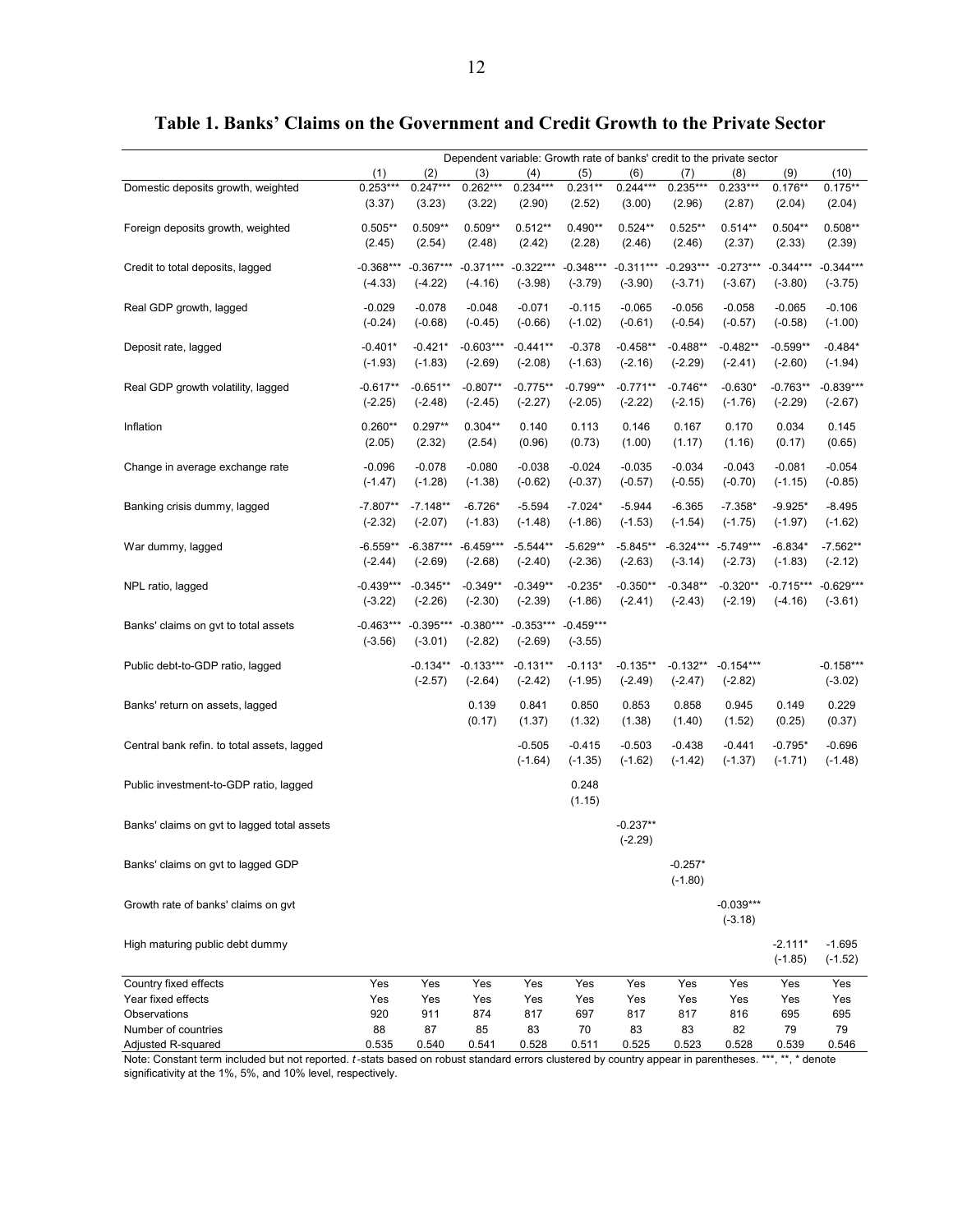This negative relationship could reflect a traditional crowding-out effect of private investment by public investment (Aschauer 1989), without any direct connection to financial repression or banks' portfolio rebalancing.16 Results are however robust to controlling for public investment as a share of GDP. The estimated coefficient of the public investment ratio is never significant (whether the variable enters the regression in level or in first difference, and contemporaneously or with a one-year lag) while the coefficient on banks' holdings of government securities remains highly significant (column (5)). Likewise, an explanation based on a crowding out via higher interest rates is ruled out as results are robust to controlling for interest rates.

Because part of the relationship between banks' claims on the government and private credit growth may reflect a denominator effect (as total assets include credit to the private sector), alternative specifications consider banks' holdings of sovereign securities expressed as a share of lagged total assets or as a share of lagged nominal GDP (columns (6) and (7)), or the relationship with the growth rate of banks' claims on the government (column (8)). Results are qualitatively similar: a one-standard deviation increase in banks' claims on the government as a share of lagged total assets or as a share of lagged GDP is associated with a decrease of credit growth of 2.5 and 2.3 percentage points, respectively, while the relationship with the growth rate of claims on the government is statistically highly significant, although it is economically weaker than the one related to the ratio of banks' holdings of government debt to total assets or GDP (a one-standard deviation increase in the growth rate of banks' claims on the government is associated with a 1.4-percentage point decrease in credit growth).

Overall, the regressions indicate the presence of a significant negative relationship between credit growth to the private sector and banks' claims on the government, which is robust to the inclusion of major determinants of credit. This negative relationship, however, does not necessarily reflect a crowding-out effect of government financing on private sector credit (the financial repression hypothesis) insofar as banks may rebalance their portfolio towards safer and more liquid public assets when the quality of loans to the private sector deteriorates (the portfolio rebalancing hypothesis).

To investigate the relative importance of the portfolio rebalancing and of the financial repression hypotheses, additional regressions include a dummy variable taking the value one in years when the amount of public debt maturing (as a share of GDP) is above its countryspecific median. As highlighted by Ongena Popov Van Horen (2016), while public debt tends to be endogenous to the business cycle, the amount of maturing debt is fully exogenous to economic and financial conditions and to banks' demand for domestic sovereign debt, since it is pre-determined, being the outcome of choices made many years ago by previous governments.

Under the financial repression hypothesis, banks' claims on the government should be positively related to the need for the government to refinance its debt to the detriment of

<sup>&</sup>lt;sup>16</sup> Higher public investment can reduce private investment by increasing interest rates or macroeconomic instability when it is financed through an unsustainable accumulation of debt. While these effects are already controlled for in the regressions (through the variables of interest rate, inflation, GDP growth volatility, and public debt), other effects, like competition between public and private sectors for the same scarce physical resources may also be at work.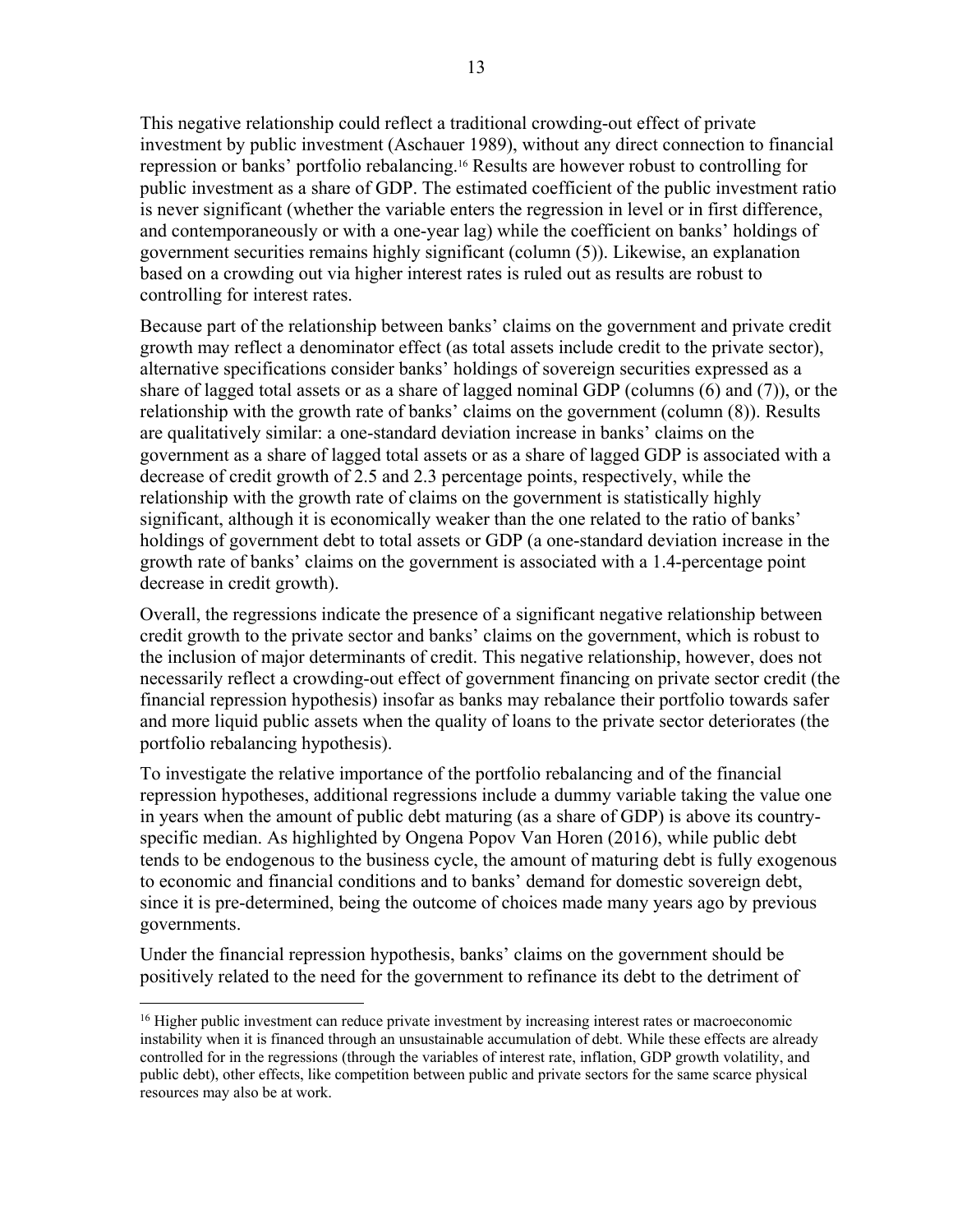credit to the private sector. Credit growth to the private sector is therefore expected to decrease in years when the amount of maturing public debt is relatively high, as shown by Ongena Popov Van Horen (2016) for a sample of European banks. Results presented in columns (9) and (10) however provide weak support for the financial repression hypothesis. The coefficient on the high public maturing debt dummy variable is significantly negative in specification (9) but is no more significant at conventional levels when controlling for the public debt-to-GDP ratio one year before (column (10)). Conversely, the effect of the lagged NPL ratio remains highly significant statistically and economically.

The next sub-section further investigates the relevance of the financial repression and of the portfolio rebalancing hypotheses by analyzing the determinants of banks' claims on the government.

#### **B. Banks' Claims on the Government**

Banks' holdings of domestic government securities are explained by the following specification:

*ClainsGvt*<sub>*i,t*</sub> = 
$$
\beta_0 + \beta_1
$$
*ClainsGvt*<sub>*i,t-1*</sub> +  $\beta_2$ *Growth*<sub>*i,t-1*</sub> +  $\beta_3$ *Volat*<sub>*i,t-1*</sub> +  $\beta_4$ *(Credit / GDP)*<sub>*i,t-1*</sub> +  $\beta_5$ *Sovereign crisis*<sub>*i,t*</sub> +  $\beta_6$ *Inf*<sub>*i,t-1*</sub> +  $\beta_7$ *ΔFX*<sub>*i,t-1*</sub> +  $\beta_8$ *IR*<sub>*i,t-1*</sub> +  $\beta_9$ *Pubdebt*<sub>*i,t-1*</sub> +  $\beta_{10}$ *Fiscal stress*<sub>*i,t*</sub> +  $\beta_{11}$ *High maturing debt*<sub>*i,t*</sub> +  $\beta_{12}$ *NPL*<sub>*i,t-1*</sub> +  $\beta_{13}$ *Refin*<sub>*i,t-1*</sub> +  $\eta_i$  +  $\theta_i$  +  $\varepsilon_{i,t}$ ,

where *Sovereign crisis* and *Fiscal stress* are dummy variables taking the value one, respectively in years experiencing a sovereign crisis and in years when the public deficit increases by more than its country-specific standard deviation. The other variables are the same as those used in the credit growth regressions of sub-section A.

Banks are more likely to increase their holdings of government debt when the economic environment deteriorates, as suggested by the portfolio rebalancing hypothesis. GDP growth volatility, inflation (a proxy for economic uncertainty), and NPLs are therefore expected to be positively related to banks' claims on the government while real GDP growth should have a negative impact. The interest rate, proxied by the deposit rate, should explain positively banks' holdings of government debt while central bank refinancing, a proxy of liquidity stress, is expected to have a negative impact on banks' public debt purchases.17 The credit-to-GDP ratio is expected to explain banks' holdings of government securities negatively, in line with results of Gennaioli Martin Rossi (2018) and Dell'Ariccia and others (2018), as the

<sup>&</sup>lt;sup>17</sup> In some cases, central bank refinancing may however be positively related to banks' holdings of government securities as the central bank may offer liquidity to banks with the objective that these later purchase public securities, a form of indirect monetization of public debt. This practice has been observed in several sub-Saharan African economies in recent years. In the case of WAEMU for instance, banks' demand for government securities varied proportionally with central bank refinancing. "Commercial banks expanded their holdings of government securities from 17.7 percent to 22.0 percent of total assets between 2011 and 2014 – a similar magnitude to the increase in their stock of outstanding borrowing from the BCEAO (from 4.3 percent to 9.0 percent of total assets)" (IMF 2015b). "In 2015-16, when the refinancing was relatively easily available, government debt issuances were typically oversubscribed in the regional debt market dominated by banks. This changed after the BCEAO policy tightening." (IMF 2018).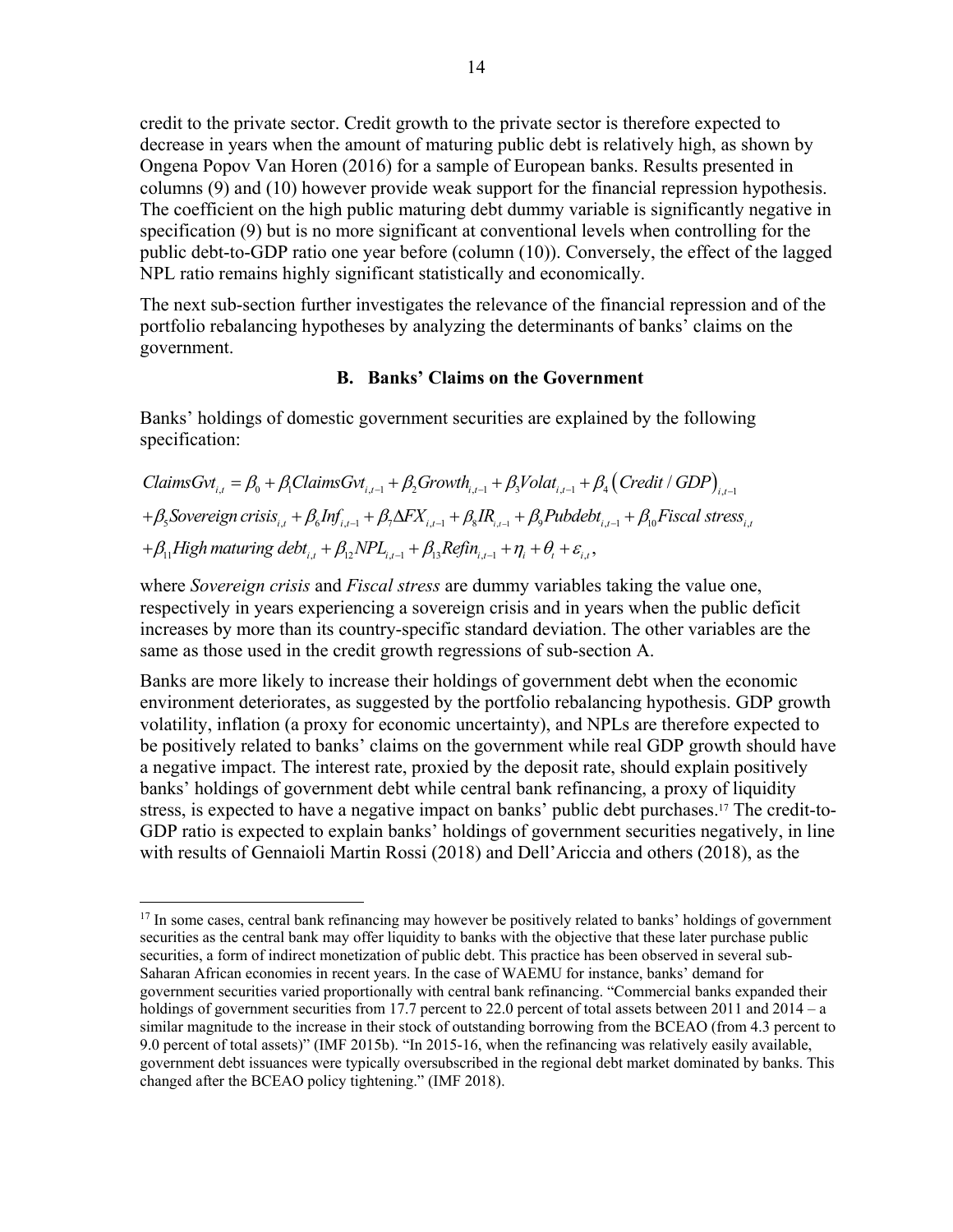demand for public securities to store liquidity should be higher in less financially-developed economies.

Public debt to GDP and fiscal stress are expected to explain banks' holdings of government debt positively, reflecting higher public financing needs. These two variables are however endogenous to the business cycle and therefore do not allow to distinguish between the financial repression and the portfolio rebalancing hypotheses.18

Conversely, the amount of maturing debt is fully exogenous to economic and financial conditions and to banks' demand for domestic sovereign debt, since it is pre-determined, being the outcome of choices made many years ago by previous governments, as noted by Ongena Popov Van Horen (2016). Under the financial repression hypothesis, banks' claims on the government should be positively related to the need for the government to refinance its debt, that is increase in years when the amount of maturing public debt is high. On the other hand, the portfolio rebalancing hypothesis predicts that banks' holdings of government securities should mainly depend on the business cycle, especially on the quality of loans to the private sector, as reflected by NPLs. Both hypotheses can of course be at work simultaneously, and the regressions analysis can inform on the relative importance of each of them.

Results of the regressions are reported in Table 2.19 As shown in columns (1) to (3), banks' claims on the government increase in years when governments have to roll over a relatively large amount of maturing sovereign debt, while NPLs do not have any significant effect. This result can at first sight be interpreted as supportive of the financial repression hypothesis against the portfolio rebalancing hypothesis. Given that the ratio of banks' claims on the government to total assets is a priori persistent, regressions should however include a lagged dependent variable. As expected, this variable is highly significant (regressions (4) to (6)), but the coefficient on the high maturing public debt dummy variable then becomes negative and nonsignificant while the NPL ratio turns significant with the expected positive sign. These results are robust to using different estimation techniques including OLS (column (4)), Bruno's (2005) correction for Nickell (1981) bias (column (5)), or a system GMM specification (column  $(6)$ ).<sup>20</sup> A one-standard deviation increase in the NPL ratio translates the following year into a 0.8 to 1 percentage point increase in banks' claims on the government, depending on specifications.

<sup>&</sup>lt;sup>18</sup> As the economy deteriorates, banks may rebalance their portfolio towards safer, more liquid public assets while at the same time, governments may be more likely to exert moral suasion on banks to buy public securities given higher financing needs.

<sup>&</sup>lt;sup>19</sup> All explanatory variables (with the exception of the dummies for sovereign crisis, fiscal stress, and high maturing debt) are lagged by one year, following Gennaioli Martin Rossi (2018).

 $^{20}$  System GMM regression is performed using the two-step procedure with the Windmeijer's finite-sample correction. The validity of the instruments is tested using the Hansen test, with the number of instruments being lower than the number of countries to limit a weakening of the Hansen test, as suggested by Roodman (2009). The absence of serial correlation of residuals is tested using the  $AR(2)$  test while in all regressions, the  $AR(1)$ test is rejected, suggesting, as expected, a first-order serial correlation of the differenced error term.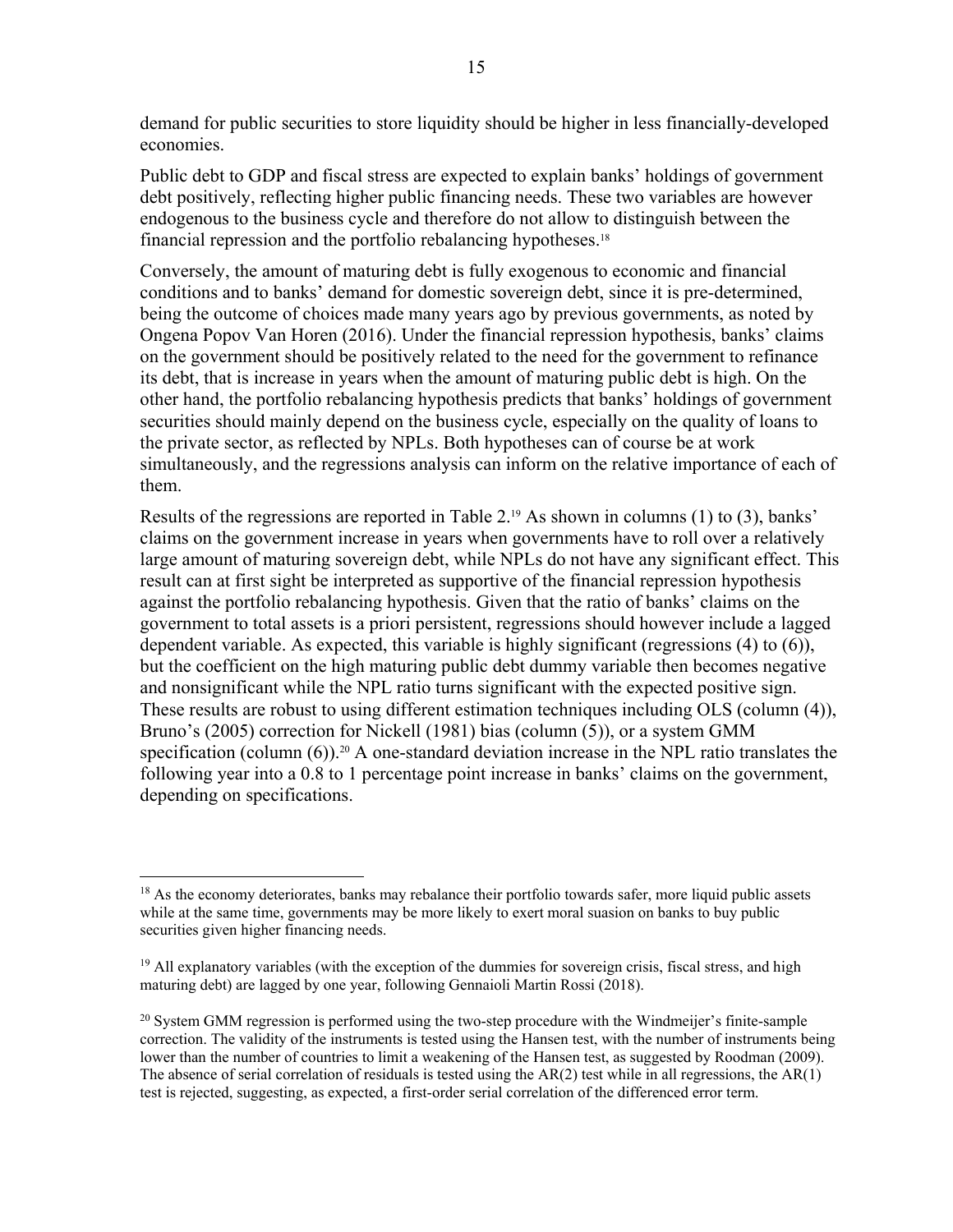| Dependent variable:                          |                       |                       | Banks' claims on gvt to total assets | Growth rate of banks' claims on gvt |                 |                         |                       |                       |                       |
|----------------------------------------------|-----------------------|-----------------------|--------------------------------------|-------------------------------------|-----------------|-------------------------|-----------------------|-----------------------|-----------------------|
|                                              | <b>OLS</b>            | <b>OLS</b>            | <b>OLS</b>                           | <b>OLS</b>                          | Bruno           | Sys GMM                 | <b>OLS</b>            | <b>OLS</b>            | <b>OLS</b>            |
|                                              | (1)                   | (2)                   | (3)                                  | (4)                                 | (5)             | (6)                     | (7)                   | (8)                   | (9)                   |
| Banks' claims on gvt to total assets, lagged |                       |                       |                                      | $0.768***$                          | $0.897***$      | $0.884***$              |                       | $-1.852***$           | $-1.787***$           |
|                                              |                       |                       |                                      | (23.16)                             | (35.09)         | (8.89)                  |                       | $(-3.83)$             | $(-4.26)$             |
| Real GDP growth, lagged                      | $-0.105***$           | $-0.056$              | $-0.063$                             | $-0.006$                            | 0.001           | 0.027                   | $-0.207$              | $-0.350$              | $-0.586$              |
|                                              | $(-2.74)$             | $(-1.22)$             | $(-1.32)$                            | $(-0.14)$                           | (0.04)          | (0.17)                  | $(-0.38)$             | $(-0.69)$             | $(-1.21)$             |
| Real GDP growth volatility, lagged           | $-0.097$              | $-0.128$              | $-0.131$                             | 0.075                               | $0.108**$       | 0.228                   | 1.870**               | $1.474*$              | 0.711                 |
|                                              | $(-0.99)$             | $(-0.78)$             | $(-0.76)$                            | (1.23)                              | (2.09)          | (1.44)                  | (2.08)                | (1.82)                | (0.89)                |
| Credit-to-GDP ratio, lagged                  | $-0.165***$           | $-0.236***$           | $-0.239***$                          | $-0.032*$                           | $-0.006$        | 0.023                   | 0.321                 | $-0.175$              | $-0.219$              |
|                                              | $(-3.26)$             | $(-3.76)$             | $(-3.66)$                            | $(-1.79)$                           | $(-0.40)$       | (0.72)                  | (1.47)                | $(-0.70)$             | $(-0.91)$             |
| Sovereign crisis dummy                       | $-1.237$              | $-2.275**$            | $-3.115**$                           | $-2.429***$                         | $-2.352**$      | $-1.543$                | $-33.493***$          | $-35.741***$          | $-27.926***$          |
|                                              | $(-1.52)$             | $(-2.03)$             | $(-2.30)$                            | $(-3.71)$                           | $(-2.24)$       | $(-0.42)$               | $(-3.17)$             | $(-3.12)$             | $(-2.99)$             |
| Inflation, lagged                            | $-0.085*$             | $-0.063$              | $-0.059$                             | $0.071*$                            | $0.082***$      | $0.274**$               | 1.829***              | 1.548***              | 1.349**               |
|                                              | $(-1.70)$             | $(-1.05)$             | $(-0.95)$                            | (1.89)                              | (2.79)          | (2.53)                  | (3.85)                | (2.99)                | (2.15)                |
|                                              |                       |                       |                                      |                                     |                 |                         |                       |                       |                       |
| Change in average exchange rate, lagged      | $-0.011$<br>$(-0.47)$ | $-0.009$<br>$(-0.47)$ | $-0.011$<br>$(-0.54)$                | 0.001<br>(0.07)                     | 0.003<br>(0.23) | $-0.097**$<br>$(-2.07)$ | $-0.171$<br>$(-0.94)$ | $-0.201$<br>$(-1.10)$ | $-0.071$<br>$(-0.37)$ |
|                                              |                       |                       |                                      |                                     |                 |                         |                       |                       |                       |
| Deposit rate, lagged                         | $0.317**$             | $0.322**$             | $0.315***$                           | $0.141**$                           | $0.097**$       | $-0.158*$               | 0.487                 | 0.864                 | 0.904                 |
|                                              | (2.34)                | (2.26)                | (2.27)                               | (2.64)                              | (2.18)          | $(-1.76)$               | (0.79)                | (1.37)                | (1.35)                |
| Public debt-to-GDP ratio, lagged             | 0.019                 | $0.061***$            | $0.064***$                           | $-0.016$                            | $-0.027***$     | $-0.010$                | $-0.346**$            | $-0.147$              | $-0.170$              |
|                                              | (1.10)                | (3.19)                | (3.09)                               | $(-1.60)$                           | $(-2.74)$       | $(-0.31)$               | $(-2.14)$             | $(-0.97)$             | $(-1.21)$             |
| Fiscal stress dummy                          | $0.795***$            | $1.083***$            | $1.118***$                           | $0.702***$                          | $0.671***$      | 2.805                   | 16.554***             | 17.476***             | 17.247***             |
|                                              | (2.39)                | (2.84)                | (2.93)                               | (3.30)                              | (2.90)          | (1.64)                  | (3.62)                | (3.80)                | (3.61)                |
| High maturing public debt dummy              | $0.762**$             | $0.790**$             | $0.855**$                            | $-0.023$                            | $-0.152$        | $-0.093$                | $-3.622$              | $-1.613$              | $-0.329$              |
|                                              | (2.47)                | (2.21)                | (2.27)                               | $(-0.13)$                           | $(-0.87)$       | $(-0.34)$               | $(-1.19)$             | $(-0.50)$             | $(-0.10)$             |
| NPL ratio, lagged                            |                       | 0.099                 | 0.089                                | $0.128***$                          | $0.142***$      | $0.159**$               | $0.854*$              | $0.749*$              |                       |
|                                              |                       | (1.16)                | (0.92)                               | (4.12)                              | (4.95)          | (2.24)                  | (1.98)                | (1.75)                |                       |
|                                              |                       |                       |                                      |                                     |                 |                         |                       |                       |                       |
| Central bank refin. to total assets, lagged  |                       |                       | $-0.043$                             | $-0.014$                            | $-0.007$        | 0.188                   | $-1.257$              | $-1.641$              | $-1.359$              |
|                                              |                       |                       | $(-0.18)$                            | $(-0.23)$                           | $(-0.09)$       | (0.74)                  | $(-0.97)$             | $(-1.20)$             | $(-0.99)$             |
| Change in NPL ratio, lagged                  |                       |                       |                                      |                                     |                 |                         |                       |                       | $0.963**$             |
|                                              |                       |                       |                                      |                                     |                 |                         |                       |                       | (2.11)                |
| Country fixed effects                        | Yes                   | Yes                   | Yes                                  | Yes                                 | Yes             | Yes                     | Yes                   | Yes                   | Yes                   |
| Year fixed effects                           | Yes                   | Yes                   | Yes                                  | Yes                                 | Yes             | Yes                     | Yes                   | Yes                   | Yes                   |
| Observations                                 | 1162                  | 783                   | 745                                  | 745                                 | 745             | 745                     | 756                   | 745                   | 702                   |
| Number of countries                          | 105                   | 84                    | 82                                   | 82                                  | 82              | 82                      | 83                    | 82                    | 82                    |
| Adjusted R-squared                           | 0.166                 | 0.285                 | 0.279                                | 0.722                               |                 |                         | 0.109                 | 0.136                 | 0.121                 |
| Number of instruments<br>AR(2) test p-value  |                       |                       |                                      |                                     |                 | 58<br>0.836             |                       |                       |                       |
| Hansen test <i>p</i> -value                  |                       |                       |                                      |                                     |                 | 0.585                   |                       |                       |                       |
|                                              |                       |                       |                                      |                                     |                 |                         |                       |                       |                       |

|  | <b>Table 2. Determinants of Banks' Holdings of Government Debt</b> |  |  |  |  |  |
|--|--------------------------------------------------------------------|--|--|--|--|--|
|  |                                                                    |  |  |  |  |  |

Note: Constant term included but not reported. *t* -stats based on robust standard errors clustered by country in OLS regressions and robust *z* -stats in system GMM estimation appear in parentheses. \*\*\*, \*\*, \* denote significativity at the 1%, 5%, and 10% level, respectively.

Alternative specifications consider the growth rate of banks' claims on the government as the dependent variable (columns (7) to (9)), as in Ongena Popov Van Horen (2016). Results are broadly similar. The level of the NPL ratio or its change explain positively the growth rate of banks' holdings of government debt while the dummy variable for high maturing public debt is never significant. In response to a one-standard deviation increase in the NPL ratio, the growth rate of banks' claims on the government increases by almost 5 percentage points one year later.<sup>21</sup>

Results therefore contrast with those of Ongena Popov Van Horen (2016) or Dell'Ariccia and others (2018) who find a significant effect of maturing public debt on banks' holdings of

<sup>&</sup>lt;sup>21</sup> Alternative regressions include dummy variables for the adoption of Basel II and Basel III standards related to capital and to liquidity (using the database of Jones and Zeitz 2019), which are expected to increase banks' holdings of government debt. These dummy variables are however never significant while results on other variables are qualitatively similar (results not reported).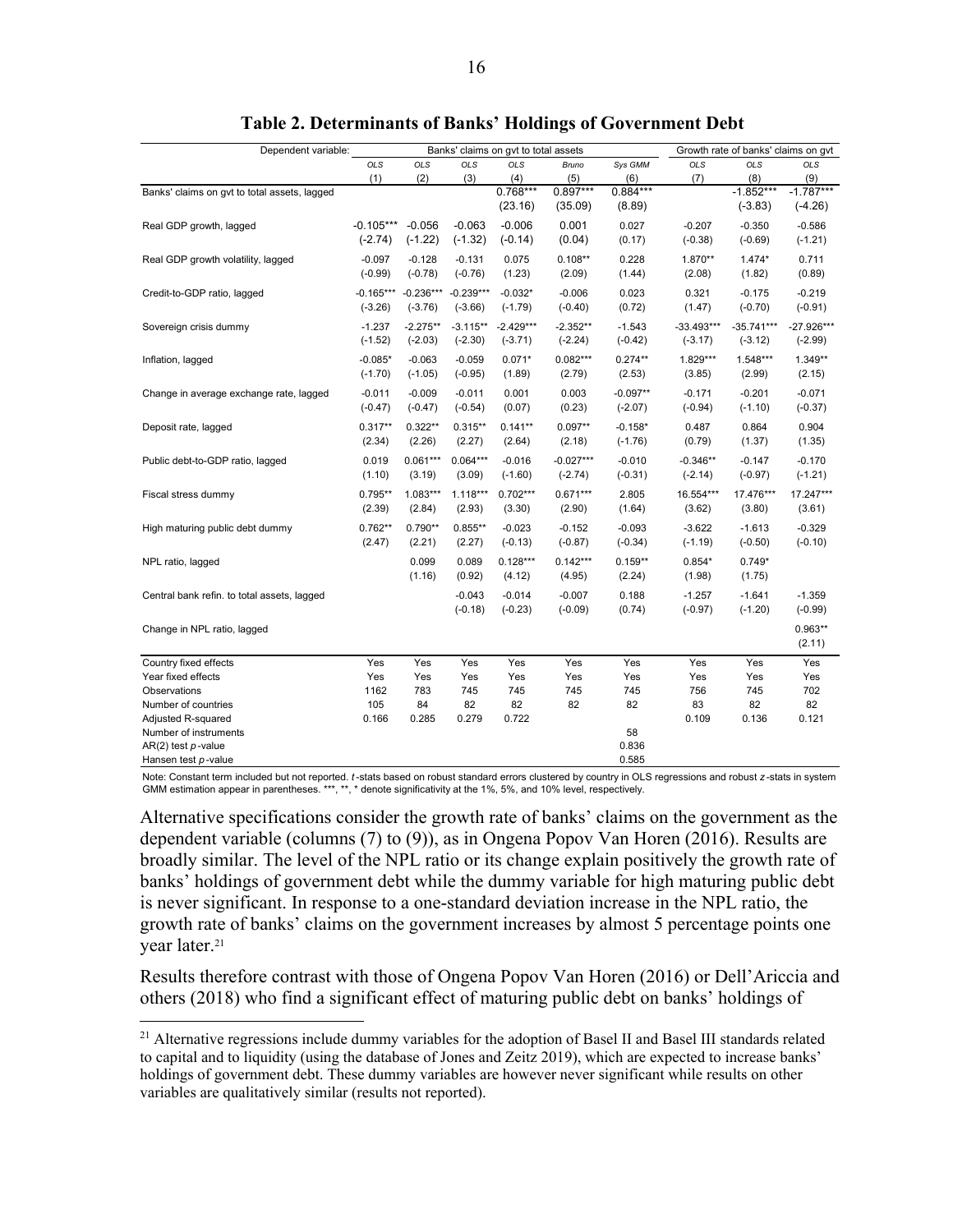domestic sovereign securities using bank-level data, a finding interpreted as supportive of financial repression (although in Dell'Ariccia and others (2018), the effect is significant only at the 10 percent level). The discrepancy of the results can reflect several factors. First, these two papers focus on the experiences of banks in Greece, Ireland, Italy, Portugal, and Spain during the acute phase of the European sovereign debt crisis from May 2010 to August 2012, so that their results cannot be generalized to a larger and more diverse sample of countries including normal periods. Second, the effect of maturing debt is found to be only significant for domestic banks (which are more likely than foreign banks to be influenced by the government), especially for those which are state-owned or supported by the government, while in the macroeconomic analysis presented here, observations are mixing all types of banks.22 Finally, the crowding-out effect documented by Ongena Popov Van Horen (2016) holds only for credit to households: periods of high government refinancing needs are followed by a reduction of banks' credit to households, but not by a reduction of banks' credit to firms. Overall, while the effect of financial repression/moral suasion on banks' claims on the government and on credit growth may be observed at the microeconomic level for some very specific observations, at the macroeconomic level, this effect clearly does not dominate in the average economy.

The following sub-section examines how banks' holdings of government debt are related to the profitability of the banking sector to further shed light on the importance of the portfolio rebalancing hypothesis.

#### **C. Banking Sector Profitability**

Claims on the government are expected to increase banking sector profitability thanks to benefits attached to sovereign securities, including:

- Generous interest rates on a risk-adjusted basis. Governments may incite banks to purchase public securities to the detriment of credit to the private sector by offering generous yields on these securities;
- Zero-percent weighting of sovereign securities risk in the computation of bank solvency, implying no extra capital provisions when holding government debt;
- Reduced provisions for loan losses as government securities are in general safer than loans to the private sector;
- Tax deductions.<sup>23</sup>

 $^{22}$  I also considered in the regressions of credit growth to the private sector and of banks' holdings of government debt, the dummy variable for high maturing public debt interacted with a second dummy variable taking the value one if the proportion of domestic banks in the economy is above a given threshold. Results are however qualitatively similar.

 $23$  Other benefits of government securities include a higher liquidity compared to credit to the private sector; the possibility to use the securities as collateral in central bank's refinancing operations; in some cases, exemptions on exposure and reserve requirements; lower operating costs, as investments in public debt entail lower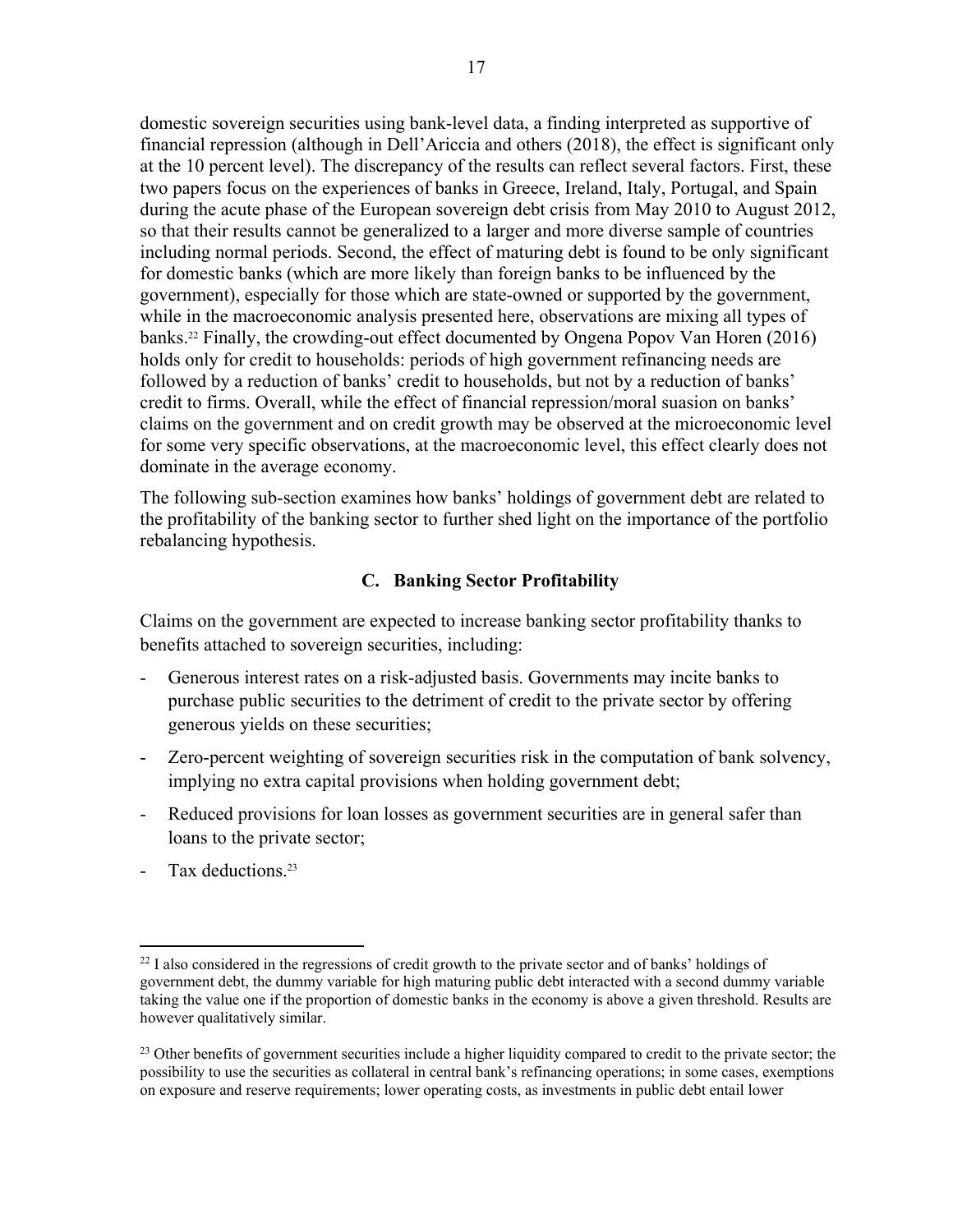Banks' profitability is analyzed using the return on assets (ROA) and the Net Interest Margin  $(NIM).<sup>24</sup>$  A positive relationship between holdings of government debt and banks' ROA could reflect a larger NIM (the net interest income as a share of total assets), a lower capital provision cost, a higher after-tax ROA (implying that the relationship between claims on the government and ROA should be more significant for after-tax than for pre-tax ROA), and a lower loan loss provisioning relative to the NIM (under the portfolio rebalancing hypothesis).

#### **After-Tax ROA**

 $\overline{a}$ 

Banks' after-tax ROA is explained by the following specification:

 $ROA_{i,t} = \gamma_0 + \gamma_1 ROA_{i,t-1} + \gamma_2 Growth_{i,t-1} + \gamma_3 Spread_{i,t-1} + \gamma_4 (Assets / GDP)_{i,t-1} + \gamma_5 \Delta FX_{i,t-1}$  $+\gamma_6 NPL_{i,t-1} +\gamma_7 GvtExp_{i,t-1} +\gamma_8 Banking \text{ crisis}_{i,t} +\gamma_9 Sovereign \text{ crisis}_{i,t} +\gamma_{10} Refin_{i,t-1}$  $+\gamma_{11}$ Concentration<sub>i,t-1</sub> +  $\gamma_{12}$ Oiler<sub>i</sub> × Growth oil prices<sub>t-1</sub> +  $\eta_i$  +  $\theta_i$  +  $\varepsilon_{i,t}$ ,

where *Concentration* is a measure of the banking sector concentration (the assets of the three largest commercial banks as a share of total commercial banking assets), *Oiler × Growth oil prices* is the product of a dummy variable taking the value one if the country is an oil exporter (based on the IMF *World Economic Outlook* classification) and the annual growth rate of oil prices, and all other variables are the same as those defined before.<sup>25</sup> In all regressions, the ROA is winsorized at the  $5<sup>th</sup>$  and  $95<sup>th</sup>$  percentile to limit the influence of extreme values.<sup>26</sup>

A larger ratio of banks' assets to GDP and a lower market concentration are expected to reduce interest margins and profits, as found by Demirgüç-Kunt and Huizinga (1999). Central bank's refinancing should also be negatively related to profitability, reflecting liquidity difficulties in the sector. Conversely, real GDP growth, the spread between the lending rate and the deposit rate, and the growth rate of oil prices in oil-exporting countries should all raise banks' profitability.

Results of the regressions are reported in Table 3. Explanatory variables are in general significant with the expected sign (with the exception of real GDP growth, only significant in system GMM regressions). The relationship between banks' claims on the government and the ROA is significantly positive in OLS specifications, as well as when using Bruno's

 $^{25}$  Lagged inflation and real GDP growth volatility have also been included in the regressions, but these variables are never significant, while their inclusion does not alter the results on other regressors.

<sup>26</sup> Several observations show a negative ROA due to banking and/or sovereign crises while some other negative values reflect external shocks like commodity price shocks or conflicts which cannot always be properly captured by the variables in the regressions.

monitoring costs than loans to the private sector. These benefits are however expected to have only an indirect and/or a marginal impact on profitability.

 $^{24}$  A third common measure of banks' profitability is the Return on Equity (ROE). As noted by Demirgüç-Kunt and Huizinga (1999), this measure can however be misleading, especially in some developing countries where banks are supported by implicit government guarantees and can operate with extremely low equity capital, thus inflating their ROE.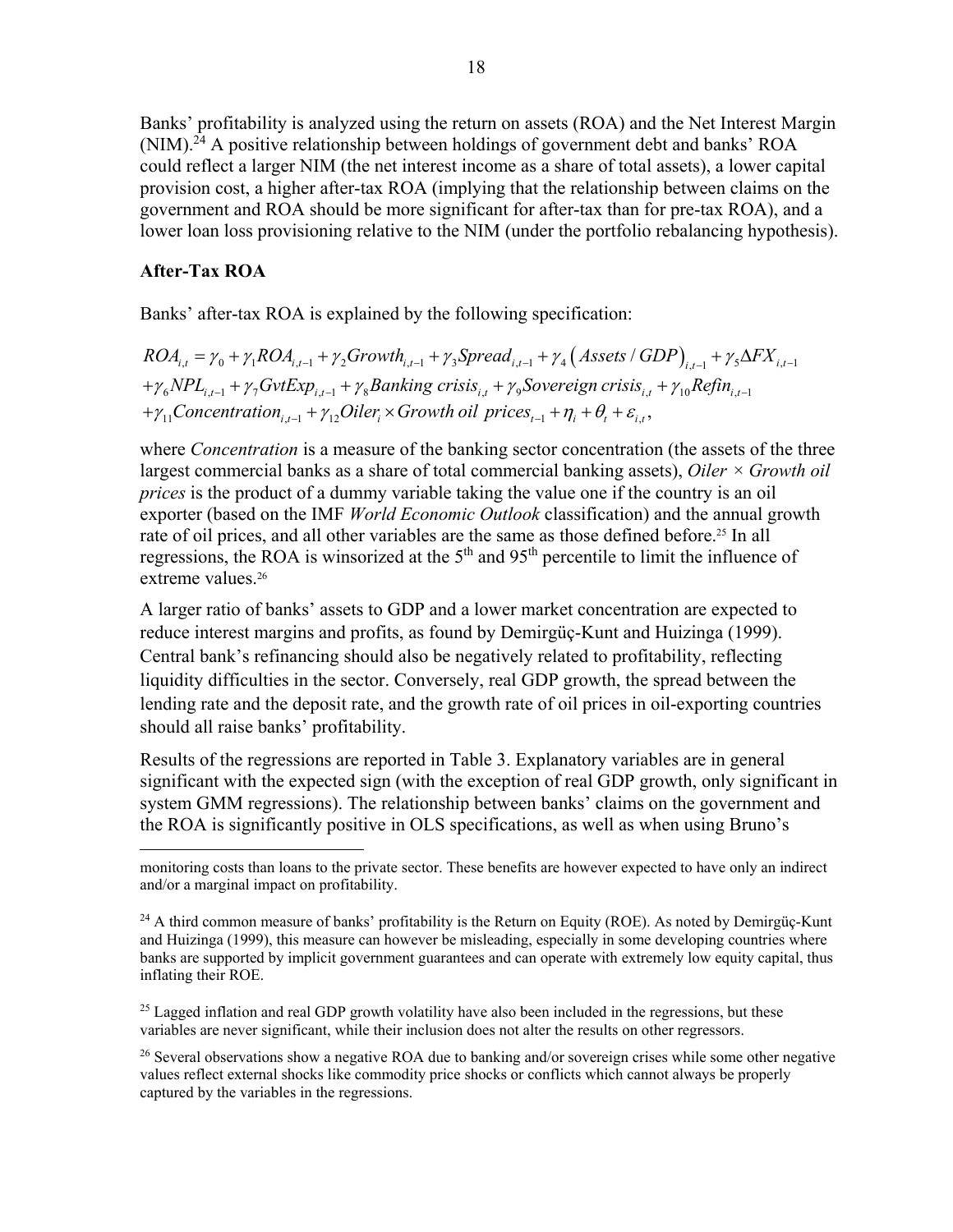(2005) correction (columns (1) to (6)), including when banks' claims on the government to total assets are replaced by a dummy equal to one if the variable is above its country-specific median (regression (7)). Results of the Arellano and Bover (1995) and Blundell and Bond (1998) system GMM regressions confirm the positive relationship between banks' holdings of government debt and profitability, although only when the non-linearity of the relationship or the dummy variable for high banks' claims on the government are considered (columns (9) and (10)).

|                                                               | Dependent variable: Banks' return on assets |                       |                       |                       |                       |                       |                       |                |                |                       |
|---------------------------------------------------------------|---------------------------------------------|-----------------------|-----------------------|-----------------------|-----------------------|-----------------------|-----------------------|----------------|----------------|-----------------------|
|                                                               | OLS                                         | <b>Bruno</b>          | Bruno                 | <b>Bruno</b>          | Bruno                 | Bruno                 | <b>Bruno</b>          | Sys GMM        | Sys GMM        | Sys GMM               |
|                                                               | (1)                                         | (2)                   | (3)                   | (4)                   | (5)                   | (6)                   | (7)                   | (8)            | (9)            | (10)                  |
| Banks' return on assets, lagged                               | $0.249***$                                  | $0.348***$            | $0.396***$            | $0.400***$            | $0.402***$            | $0.401***$            | $0.390***$            | $0.300***$     | $0.219*$       | $0.259**$             |
|                                                               | (4.50)                                      | (9.23)                | (9.63)                | (9.24)                | (9.29)                | (8.79)                | (8.95)                | (2.71)         | (1.91)         | (2.30)                |
| Real GDP growth, lagged                                       | 0.014                                       | 0.011                 | 0.007                 | 0.007                 | 0.006                 | 0.003                 | 0.004                 | $0.029**$      | $0.029***$     | $0.035***$            |
|                                                               | (1.44)                                      | (1.26)                | (0.91)                | (0.66)                | (0.57)                | (0.40)                | (0.39)                | (2.13)         | (2.81)         | (3.23)                |
| Banks' total assets to GDP, lagged                            | $-0.003*$                                   | $-0.003$              | $-0.004**$            | $-0.001$              | $-0.001$              | $-0.001$              | $-0.001$              | $-0.002$       | $-0.003*$      | $-0.003*$             |
|                                                               | $(-1.82)$                                   | $(-1.43)$             | $(-2.01)$             | $(-0.59)$             | $(-0.43)$             | $(-0.41)$             | $(-0.31)$             | $(-1.55)$      | $(-1.76)$      | $(-1.87)$             |
| Change in average exchange rate, lagged                       | $0.007***$                                  | $0.008**$             | $0.008***$            | $0.008**$             | $0.008**$             | $0.007**$             | $0.007**$             | $0.012**$      | $0.017***$     | $0.017***$            |
|                                                               | (2.79)                                      | (2.56)                | (2.88)                | (2.43)                | (2.36)                | (2.12)                | (2.21)                | (2.28)         | (4.09)         | (4.25)                |
| NPL ratio, lagged                                             | $-0.014**$                                  | $-0.015**$            | $-0.018***$           | $-0.019***$           | $-0.020***$           | $-0.021***$           | $-0.023***$           | $-0.024***$    | $-0.034***$    | $-0.029***$           |
|                                                               | $(-2.15)$                                   | $(-2.31)$             | $(-2.73)$             | $(-2.88)$             | $(-2.97)$             | $(-2.66)$             | $(-3.44)$             | $(-3.19)$      | $(-4.24)$      | $(-3.75)$             |
| Banks' claims on gvt. to total assets, lagged                 | $0.023***$                                  | $0.027***$            | $0.022***$            | $0.021***$            | $0.021**$             | $0.046***$            |                       | 0.004          | $0.030**$      |                       |
|                                                               | (4.25)                                      | (3.48)                | (3.09)                | (2.62)                | (2.53)                | (2.73)                |                       | (0.72)         | (2.03)         |                       |
| Strict capital reg. x Banks' claims on gvt., lagged           |                                             |                       |                       |                       |                       | $-0.033*$             |                       |                |                |                       |
|                                                               |                                             |                       |                       |                       |                       | $(-1.72)$             |                       |                |                |                       |
| Banking crisis dummy                                          | $-0.774***$                                 | $-0.701***$           | $-0.626***$           | $-0.628***$           | $-0.633***$           | $-0.569***$           | $-0.629***$           | $-0.984***$    | $-0.818$       | $-0.969**$            |
|                                                               | $(-3.60)$                                   | $(-3.38)$             | $(-3.61)$             | $(-3.87)$             | $(-3.88)$             | $(-3.21)$             | $(-3.94)$             | $(-2.76)$      | $(-1.33)$      | $(-2.52)$             |
|                                                               | $-0.651***$                                 | $-0.661**$            | $-0.795***$           | $-0.787***$           | $-0.775***$           | $-0.800***$           | $-0.775***$           | $-0.585**$     | $-0.516*$      | $-0.439*$             |
| Sovereign crisis dummy                                        | $(-2.86)$                                   | $(-2.55)$             | $(-3.77)$             | $(-3.21)$             | $(-3.15)$             | $(-3.34)$             | $(-3.21)$             | $(-2.04)$      | $(-1.95)$      | $(-1.87)$             |
|                                                               |                                             |                       |                       |                       |                       |                       |                       |                |                |                       |
| Central bank refin. to total assets, lagged                   | $-0.022$<br>$(-1.37)$                       | $-0.012$<br>$(-0.57)$ | $-0.008$<br>$(-0.47)$ | $-0.013$<br>$(-0.64)$ | $-0.015$<br>$(-0.71)$ | $-0.016$<br>$(-0.79)$ | $-0.019$<br>$(-0.92)$ | $-0.039$       | $-0.034$       | $-0.026$<br>$(-1.28)$ |
|                                                               |                                             |                       |                       |                       |                       |                       |                       | $(-1.57)$      | $(-1.55)$      |                       |
| Banking sector concentration, lagged                          |                                             |                       | $0.006**$             | $0.007**$             | $0.008***$            | $0.008**$             | $0.008***$            | $0.005*$       | $0.006**$      | $0.005*$              |
|                                                               |                                             |                       | (2.33)                | (2.54)                | (2.62)                | (2.39)                | (2.90)                | (1.80)         | (2.10)         | (1.75)                |
| Spread lending rate-deposit rate, lagged                      |                                             |                       |                       | $0.021*$              | $0.022*$              | 0.022                 | 0.019                 | $0.016**$      | 0.011          | $0.013*$              |
|                                                               |                                             |                       |                       | (1.70)                | (1.80)                | (1.63)                | (1.55)                | (2.39)         | (1.29)         | (1.72)                |
| Oil price growth x oil country dummy, lagged                  |                                             |                       |                       |                       | $0.005*$              | $0.006*$              | $0.005*$              | $0.005*$       | 0.005          | 0.005                 |
|                                                               |                                             |                       |                       |                       | (1.71)                | (1.78)                | (1.73)                | (1.82)         | (1.61)         | (1.56)                |
| (Banks' claims on gvt. to total assets) <sup>2</sup> , lagged |                                             |                       |                       |                       |                       |                       |                       |                | $-0.001**$     |                       |
|                                                               |                                             |                       |                       |                       |                       |                       |                       |                | $(-2.03)$      |                       |
| High banks' claims on gvt. / tot. assets, lagged              |                                             |                       |                       |                       |                       |                       | $0.223***$            |                |                | $0.136***$            |
|                                                               |                                             |                       |                       |                       |                       |                       | (3.92)                |                |                | (2.59)                |
| Country fixed effects                                         | Yes                                         | Yes                   | Yes                   | Yes                   | Yes                   | Yes                   | Yes                   | Yes            | Yes            | Yes                   |
| Year fixed effects                                            | Yes                                         | Yes                   | Yes                   | Yes                   | Yes                   | Yes                   | Yes                   | Yes            | Yes            | Yes                   |
| No. of observations                                           | 805                                         | 711                   | 671                   | 588                   | 588                   | 584                   | 588                   | 656            | 573            | 573                   |
| No. of countries                                              | 86                                          | 85                    | 75                    | 66                    | 66                    | 65                    | 66                    | 68             | 66             | 66                    |
| No. of instruments                                            |                                             |                       |                       |                       |                       |                       |                       | 29             | 30             | 30                    |
| $AR(2)$ test $p$ -value<br>Hansen test p-value                |                                             |                       |                       |                       |                       |                       |                       | 0.106<br>0.225 | 0.305<br>0.146 | 0.170<br>0.177        |
|                                                               |                                             |                       |                       |                       |                       |                       |                       |                |                |                       |

**Table 3. Banks' Claims on the Government and After-Tax ROA**

Note: Constant term included but not reported. ROA is winsorized at the 5<sup>th</sup> and 95<sup>th</sup> percentile. Robust *t*-stats and *z*-stats appear in parentheses. \*\*\*, \*\*, \* denote significativity at the 1%, 5%, and 10% level, respectively.

To investigate the importance of reduced capital provision in contributing to the positive relationship between government security holdings and the ROA, I classify countries based on the stringency of their capital regulation, using the index developed by Barth Caprio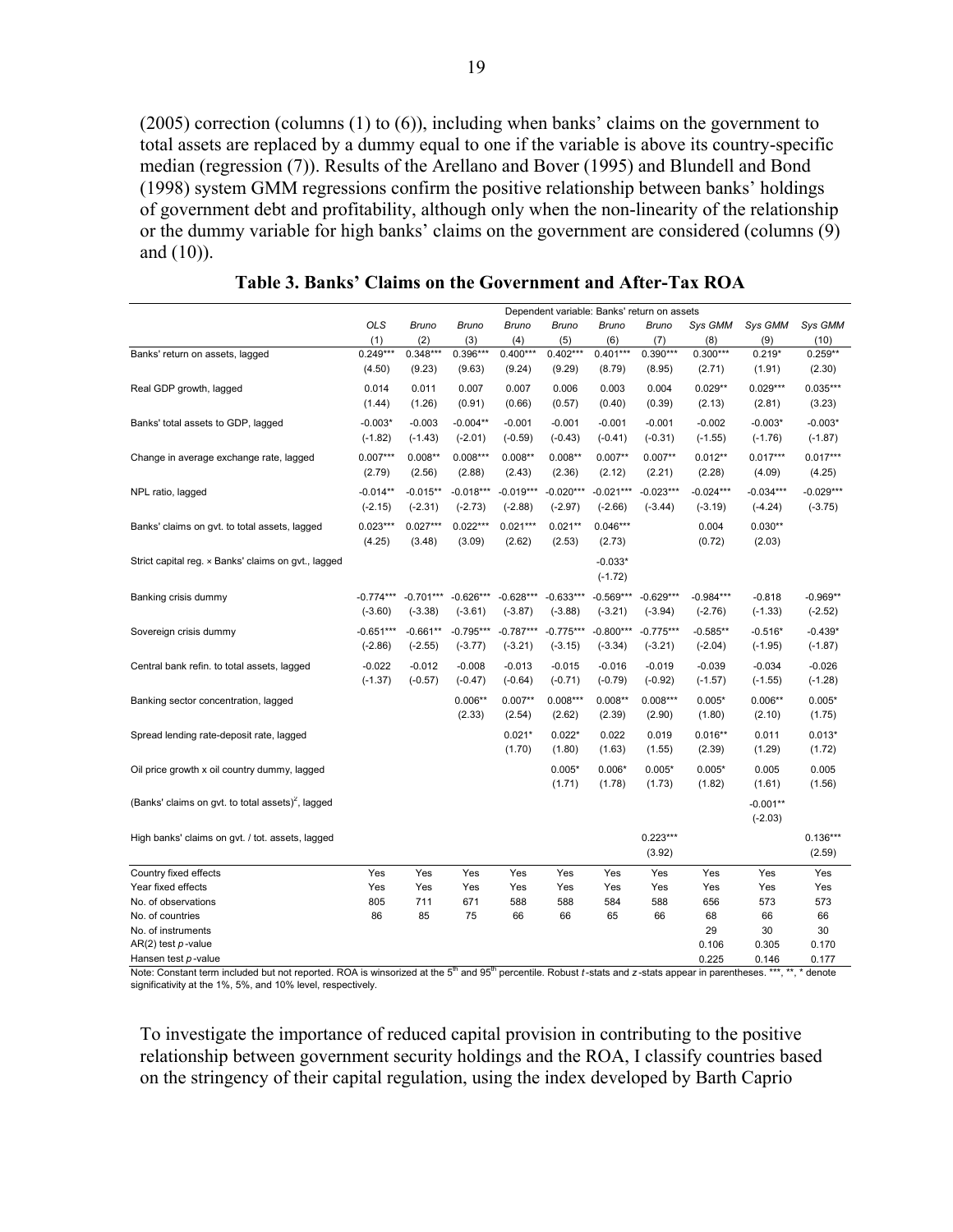Levine (2013).<sup>27</sup> In countries where the regulation on capital is more stringent (i.e., countries with an average value of the index above the sample median), the positive relationship between government securities and the ROA is expected to be larger. Extending loans to the private sector in those countries is indeed expected to be costlier in terms of capital provision than in countries with looser capital regulation, so the ROA gains of rebalancing towards public securities should be larger. Results reported in column (6) do not support the capital provision conjecture as the coefficient of the interaction term between the strict capital regulation dummy variable and the banks' claims on the government in total assets is significantly negative. Results (not reported) are qualitatively similar in OLS regressions or when splitting the estimation sample between the two groups of countries, while in GMM specifications, the interaction term is not significant.

### **Pre-Tax ROA and NIM**

 $\overline{a}$ 

Results of the regressions of the ROA before taxes, reported in Table 4, columns (1) to (6), indicate that the relationship between banks' holdings of government securities and profitability is pretty similar for the ROA before taxes and for the ROA after taxes. A onestandard deviation increase in banks' holdings of government securities (+8.7 p.p.) translates the following year into an increase of the ROA after taxes of 0.18 percentage points (for a standard deviation of the dependent variable of 0.93) and into an increase of the ROA before taxes of 0.23 percentage points (for a standard deviation of the dependent variable of 1.18), based on regression (5) of Table 3 and on regression (2) of Table 4, respectively. The finding that the two types of ROAs are equally related to sovereign security holdings suggests that the tax treatment of public securities is not a key factor of the positive relationship between banks' government debt holdings and profitability.

In columns (7) to (10), the dependent variable is the NIM, defined as the ratio of the net interest income to banks' total assets. In contrast to results obtained for the ROA, the NIM is not significantly related to banks' claims on the government, whatever the specification and the estimation technique used, refuting the argument that banks can boost their profitability by purchasing sovereign securities thanks to generous risk-adjusted returns offered by these securities in comparison to loans to the private sector.

Altogether, these results are coherent with the conjecture that lower provisions for loan losses may contribute to the positive relationship between banks' holdings of government debt and the ROA, in line with the portfolio rebalancing hypothesis. From the definition of the ROA before taxes:

*ROA before taxes = NIM + Other revenue (includes fee income and profits from trading for own account) – Operating costs – Provisions for loan losses + Realized capital gains from sale of real estate*,

 $27$  Countries with strict capital regulation are found to be relatively diverse in terms of economic development and geographical location. The index on capital stringency is based on replies to the following questions: "Are the sources of funds to be used as capital verified by the regulatory/supervisory authorities?"; "Can the initial disbursement or subsequent injections of capital be done with assets other than cash or government securities?"; "Can initial disbursement of capital be done with borrowed funds?"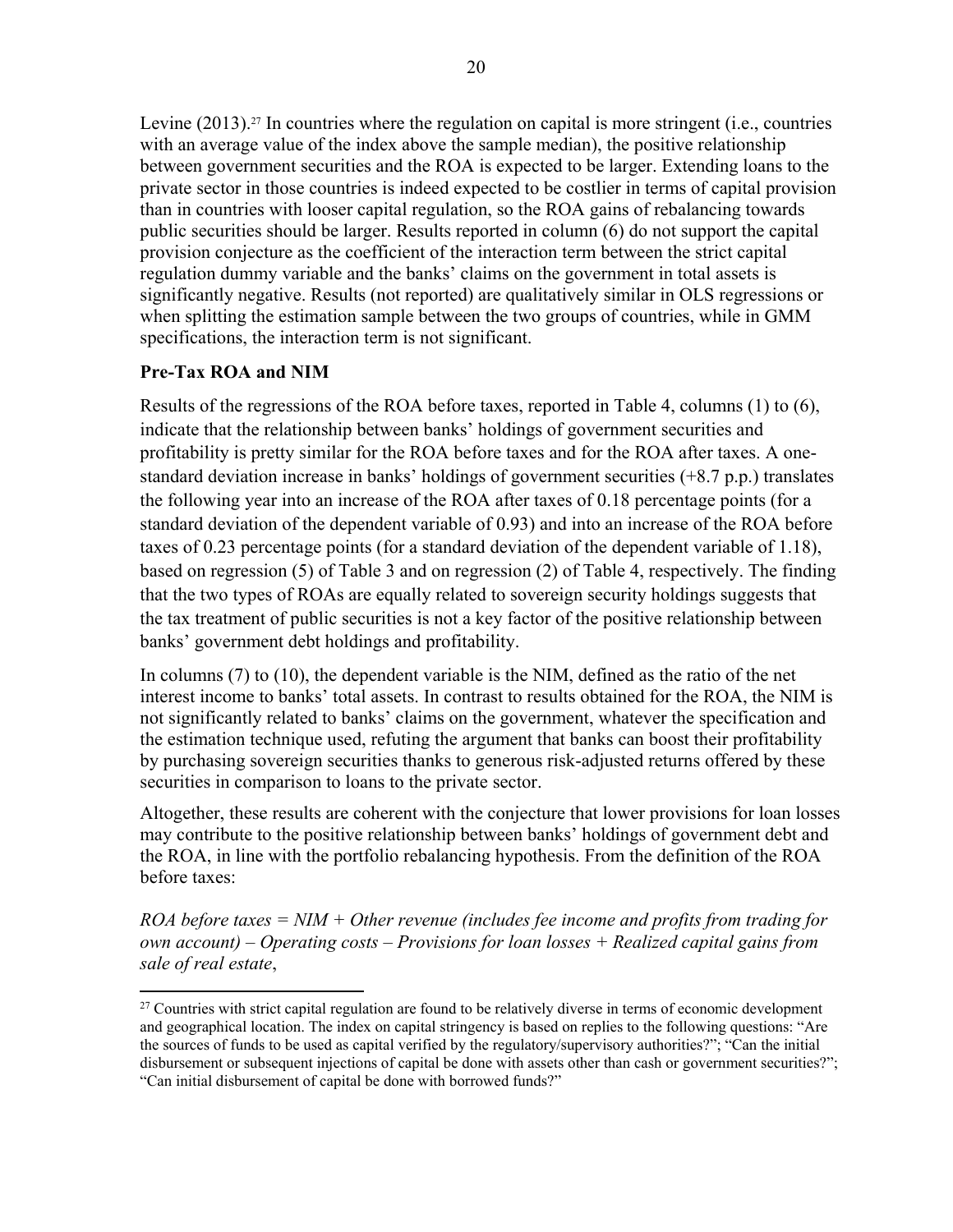it can be noted that the NIM and the provisions for loan losses are the only components of profitability related to sovereign security holdings and to credit. Given that the ROA is positively associated with government security holdings, but not the NIM, it can be deduced that provisions for loan losses may decrease with banks' holdings of public debt.<sup>28</sup> Finally, lower operating costs could also explain the positive relationship between sovereign securities and the ROA since government debt is less costly to monitor than private sector loans. Results (not reported) of regressions of the banks' operational cost on holdings of sovereign securities (each variable being expressed as a share of total assets), however, do not indicate any significant relationship between these two variables.

| Dependent variable:                                           |                          | Banks' return on assets before taxes |                          |                          |                          |                         |                          | Net interest margin      |                          |                          |  |
|---------------------------------------------------------------|--------------------------|--------------------------------------|--------------------------|--------------------------|--------------------------|-------------------------|--------------------------|--------------------------|--------------------------|--------------------------|--|
|                                                               | OLS                      | <b>Bruno</b>                         | <b>Bruno</b>             | Sys GMM                  | Sys GMM                  | Sys GMM                 | <b>Bruno</b>             | <b>Bruno</b>             | Bruno                    | Sys GMM                  |  |
|                                                               | (1)                      | (2)                                  | (3)                      | (4)                      | (5)                      | (6)                     | (7)                      | (8)                      | (9)                      | (10)                     |  |
| Banks' return on assets before taxes, lagged                  | $0.330***$<br>(8.30)     | $0.408***$<br>(9.28)                 | $0.402***$<br>(9.30)     | $0.307***$<br>(2.89)     | $0.297***$<br>(2.91)     | $0.311***$<br>(2.91)    |                          |                          |                          |                          |  |
| Banks' net interest margin, lagged                            |                          |                                      |                          |                          |                          |                         | $0.461***$<br>(12.56)    | $0.469***$<br>(10.61)    | $0.470***$<br>(10.65)    | $0.312***$<br>(2.91)     |  |
| Real GDP growth, lagged                                       | 0.001<br>(0.05)          | 0.002<br>(0.24)                      | $-0.000$<br>$(-0.04)$    | $0.029*$<br>(1.87)       | $0.027*$<br>(1.69)       | 0.019<br>(1.12)         | $-0.029*$<br>$(-1.83)$   | $-0.029*$<br>$(-1.82)$   | $-0.028*$<br>$(-1.76)$   | 0.037<br>(1.57)          |  |
| Banks' total assets to GDP, lagged                            | $-0.004**$<br>$(-2.18)$  | $-0.003$<br>$(-0.98)$                | $-0.003$<br>$(-0.92)$    | $-0.004**$<br>$(-2.40)$  | $-0.004**$<br>$(-2.14)$  | $-0.005**$<br>$(-2.37)$ | $-0.007*$<br>$(-1.87)$   | $-0.008*$<br>$(-1.71)$   | $-0.008*$<br>$(-1.66)$   | $-0.015***$<br>$(-3.29)$ |  |
| Change in average exchange rate, lagged                       | $0.008***$<br>(3.34)     | $0.009**$<br>(2.36)                  | $0.008**$<br>(2.18)      | $0.018***$<br>(3.77)     | $0.016***$<br>(3.57)     | $0.015***$<br>(2.74)    | $0.026***$<br>(4.95)     | $0.027***$<br>(4.10)     | $0.027***$<br>(4.18)     | $0.045***$<br>(5.51)     |  |
| NPL ratio, lagged                                             | $-0.017**$<br>$(-2.21)$  | $-0.023***$<br>$(-2.78)$             | $-0.026***$<br>$(-3.24)$ | $-0.031***$<br>$(-3.34)$ | $-0.026***$<br>$(-2.67)$ | $-0.026**$<br>$(-2.47)$ | $-0.023**$<br>$(-2.26)$  | $-0.034***$<br>$(-3.21)$ | $-0.033***$<br>$(-3.11)$ | $-0.015$<br>$(-0.69)$    |  |
| Banks' claims on gvt. to total assets, lagged                 | $0.022***$<br>(3.13)     | $0.026***$<br>(3.05)                 |                          | 0.009<br>(1.04)          | $0.026*$<br>(1.66)       |                         | $-0.000$<br>$(-0.04)$    | $-0.008$<br>$(-0.67)$    |                          | $-0.002$<br>$(-0.16)$    |  |
| Banking crisis dummy                                          | -0.884***<br>$(-3.47)$   | $-0.818***$<br>$(-3.75)$             | $-0.804***$<br>$(-3.73)$ | $-1.530***$<br>$(-3.00)$ | $-1.616***$<br>$(-3.22)$ | $-1.196**$<br>$(-2.20)$ | $-0.336$<br>$(-1.04)$    | $-0.327$<br>$(-0.93)$    | $-0.335$<br>$(-0.94)$    | $-0.812$<br>$(-0.81)$    |  |
| Sovereign crisis dummy                                        | $-0.856***$<br>$(-3.59)$ | $-1.071***$<br>$(-3.72)$             | $-1.074***$<br>$(-3.79)$ | $-0.763**$<br>$(-2.42)$  | $-0.555$<br>$(-1.57)$    | $-0.659*$<br>$(-1.78)$  | $-2.205***$<br>$(-5.39)$ | $-2.555***$<br>$(-6.35)$ | $-2.572***$<br>$(-6.38)$ | $-1.535***$<br>$(-4.38)$ |  |
| Central bank refin. to total assets, lagged                   | $-0.030*$<br>$(-1.72)$   | $-0.027$<br>$(-1.39)$                | $-0.031$<br>$(-1.58)$    | $-0.037$<br>$(-1.39)$    | $-0.047$<br>$(-1.58)$    | $-0.059*$<br>$(-1.66)$  | $-0.019$<br>$(-0.51)$    | $-0.016$<br>$(-0.44)$    | $-0.016$<br>$(-0.42)$    | $-0.031$<br>$(-0.54)$    |  |
| Banking sector concentration, lagged                          | $0.007**$<br>(2.33)      | $0.008*$<br>(1.87)                   | $0.009**$<br>(2.14)      | $0.008**$<br>(2.34)      | $0.008**$<br>(2.49)      | $0.009**$<br>(2.24)     | $0.017***$<br>(2.90)     | $0.017***$<br>(2.84)     | $0.017***$<br>(2.78)     | $-0.005$<br>$(-1.05)$    |  |
| Spread lending rate-deposit rate, lagged                      | 0.004<br>(1.64)          | 0.003<br>(1.01)                      | 0.003<br>(1.05)          | 0.001<br>(0.29)          | 0.001<br>(0.44)          | 0.001<br>(0.16)         | $-0.003$<br>$(-0.45)$    | $-0.001$<br>$(-0.15)$    | $-0.001$<br>$(-0.16)$    | $-0.013$<br>$(-1.49)$    |  |
| Oil price growth x oil country dummy, lagged                  |                          | $0.032*$<br>(1.92)                   | $0.028*$<br>(1.74)       | $0.013*$<br>(1.81)       | $0.015*$<br>(1.95)       | $-0.008$<br>$(-0.28)$   |                          | $0.038**$<br>(2.12)      | $0.039**$<br>(2.11)      | $0.064***$<br>(2.79)     |  |
| (Banks' claims on gvt. to total assets) <sup>2</sup> , lagged |                          |                                      |                          |                          | $-0.001$<br>$(-1.22)$    |                         |                          |                          |                          |                          |  |
| High banks' claims on gvt. / tot. assets, lagged              |                          |                                      | $0.252***$<br>(4.52)     |                          |                          | $0.139**$<br>(2.04)     |                          |                          | $-0.023$<br>$(-0.24)$    |                          |  |
| Country fixed effects                                         | Yes                      | Yes                                  | Yes                      | Yes                      | Yes                      | Yes                     | Yes                      | Yes                      | Yes                      | Yes                      |  |
| Year fixed effects                                            | Yes                      | Yes                                  | Yes                      | Yes                      | Yes                      | Yes                     | Yes                      | Yes                      | Yes                      | Yes                      |  |
| No. of observations                                           | 750                      | 586                                  | 586                      | 610                      | 646                      | 655                     | 758                      | 660                      | 660                      | 589                      |  |
| No. of countries                                              | 76                       | 66                                   | 66                       | 66                       | 67                       | 68                      | 76                       | 68                       | 68                       | 66                       |  |
| No. of instruments                                            |                          |                                      |                          | 29                       | 29                       | 35                      |                          |                          |                          | 28                       |  |
| $AR(2)$ test $p$ -value                                       |                          |                                      |                          | 0.125                    | 0.124                    | 0.115                   |                          |                          |                          | 0.975                    |  |
| Hansen test p-value                                           |                          |                                      |                          | 0.558                    | 0.512                    | 0.465                   |                          |                          |                          | 0.630                    |  |

| Table 4. Banks' Claims on the Government, ROA Before Taxes, and NIM |
|---------------------------------------------------------------------|
|---------------------------------------------------------------------|

Note: Constant term included but not reported. ROA before taxes is winsorized at the 5<sup>th</sup> and 95<sup>th</sup> percentile. Robust *t*-stats and *z*-stats appear in parentheses. \*\*\*,  $**$ ,  $*$  denote significativity at the 1%, 5%, and 10% level, respectively.

<sup>&</sup>lt;sup>28</sup> Ideally, one should estimate the relationship between government security holdings and the provisions for loan losses, but this is not feasible given the limited availability of this variable.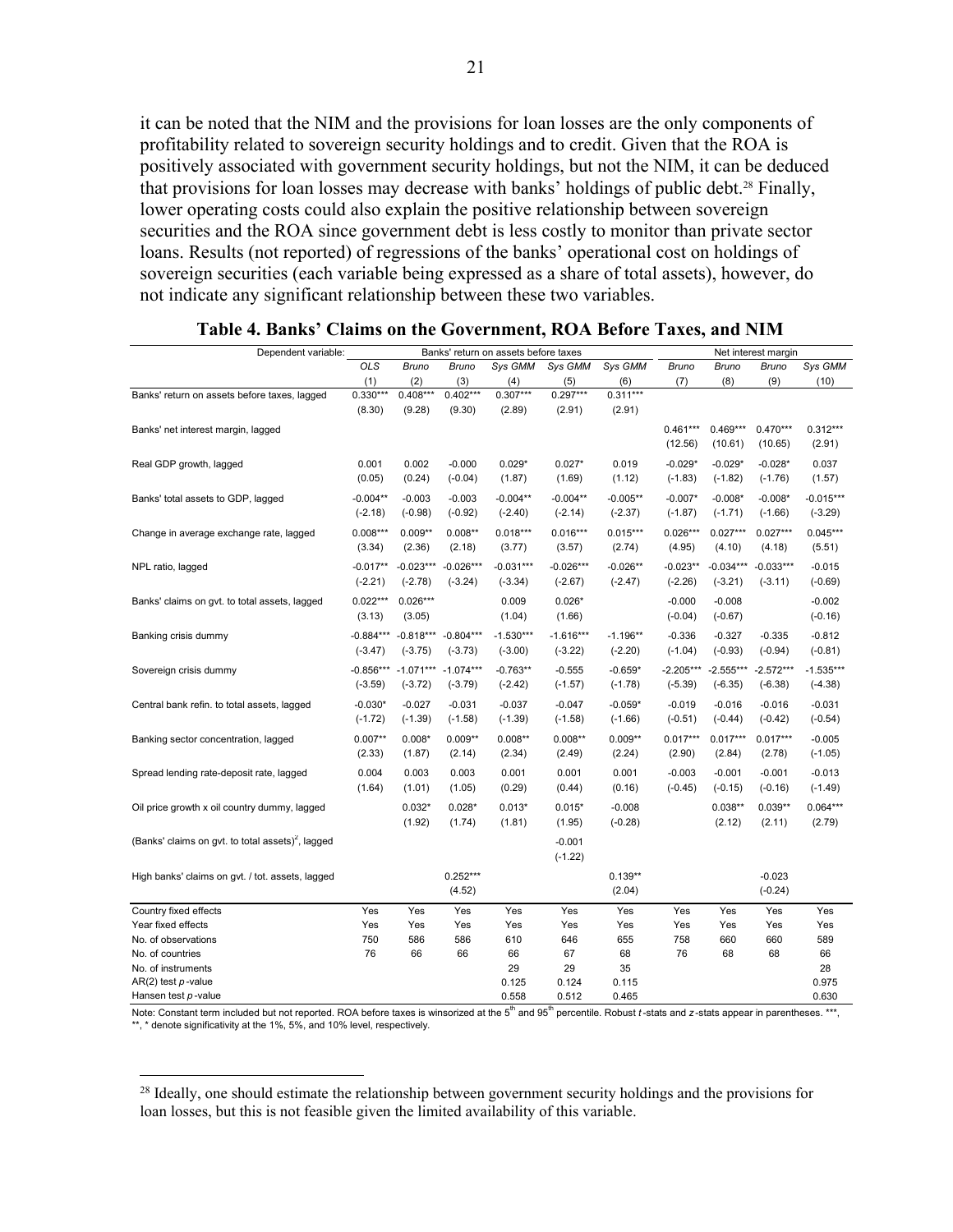This paper finds that the negative relationship between banks' credit to the private sector and holdings of government securities in EMDEs partly reflects a portfolio rebalancing of banks towards safer and more liquid public assets in stress times. There is, however, no clear evidence that financial repression plays a significant role in explaining this relationship at the macroeconomic level as banks' holdings of government securities are not significantly larger in years when governments face an exogenous increase in their financing needs (i.e., in years of high maturing public debt). Although some papers exploiting bank-level data find evidence that financial repression could be at work in some very specific situations (during crisis times, for state-owned banks or banks receiving government support, and/or for specific borrowers), this finding is not confirmed at the macroeconomic level in more general cases.

Analysis also indicates that banks' profitability increases with holdings of government securities. This relationship, however, does not reflect a favorable tax treatment of sovereign debt (the ROA before and after taxes are equally related to sovereign security holdings) or some generous risk-adjusted yields offered by public securities (contrary to the ROA, the NIM is not related to government security holdings). The negative correlation between banks' claims on the government and credit to the private sector should therefore be interpreted carefully, and not systematically as the sign of a crowding-out effect on credit due to financial repression exerted by governments or some tax incentives and generous riskadjusted yields of public debt in comparison to interest rates on loans to the private sector.

Larger banks' holdings of government securities can nevertheless be a source of concern, despite the fact that portfolio rebalancing appears as an optimal response of banks to a deteriorating quality of private sector loans. First, banks may excessively turn to public debt to the detriment of private sector credit in stress times because of weak credit market institutions. The resilience of credit should in this case be improved by reforming credit reporting systems and the effectiveness of collateral and bankruptcy laws (Djankov McLiesh Shleifer 2007). Second, large holdings of domestic sovereign debt by banks increase risks for loans to the private sector and the economy in case of a sovereign default, on top of triggering a bank-sovereign doom loop. Banks which are the most loaded in domestic sovereigns are indeed those experiencing the sharpest decline in credit to the private sector in the event of a sovereign default, according to empirical evidence by Gennaioli Martin Rossi (2018). Financial stability could therefore be improved by discouraging banks from holding excessive sovereign bonds (e.g., through limits on exposures) while keeping in mind that banks also hold some sovereign bonds as a natural feature of the financial system (Dell'Ariccia and others 2018) and as a result of an optimal business model.

Finally, the finding that banks' profitability increases with claims on the government – which are a priori less risky than loans to the private sector – is puzzling and deserves further investigation. It could for example reflect the short time period of the estimation sample, which includes the global financial crisis, and the weak performance of loans to the private sector in some countries, especially in those where banks have been highly exposed to mortgages and the construction sector.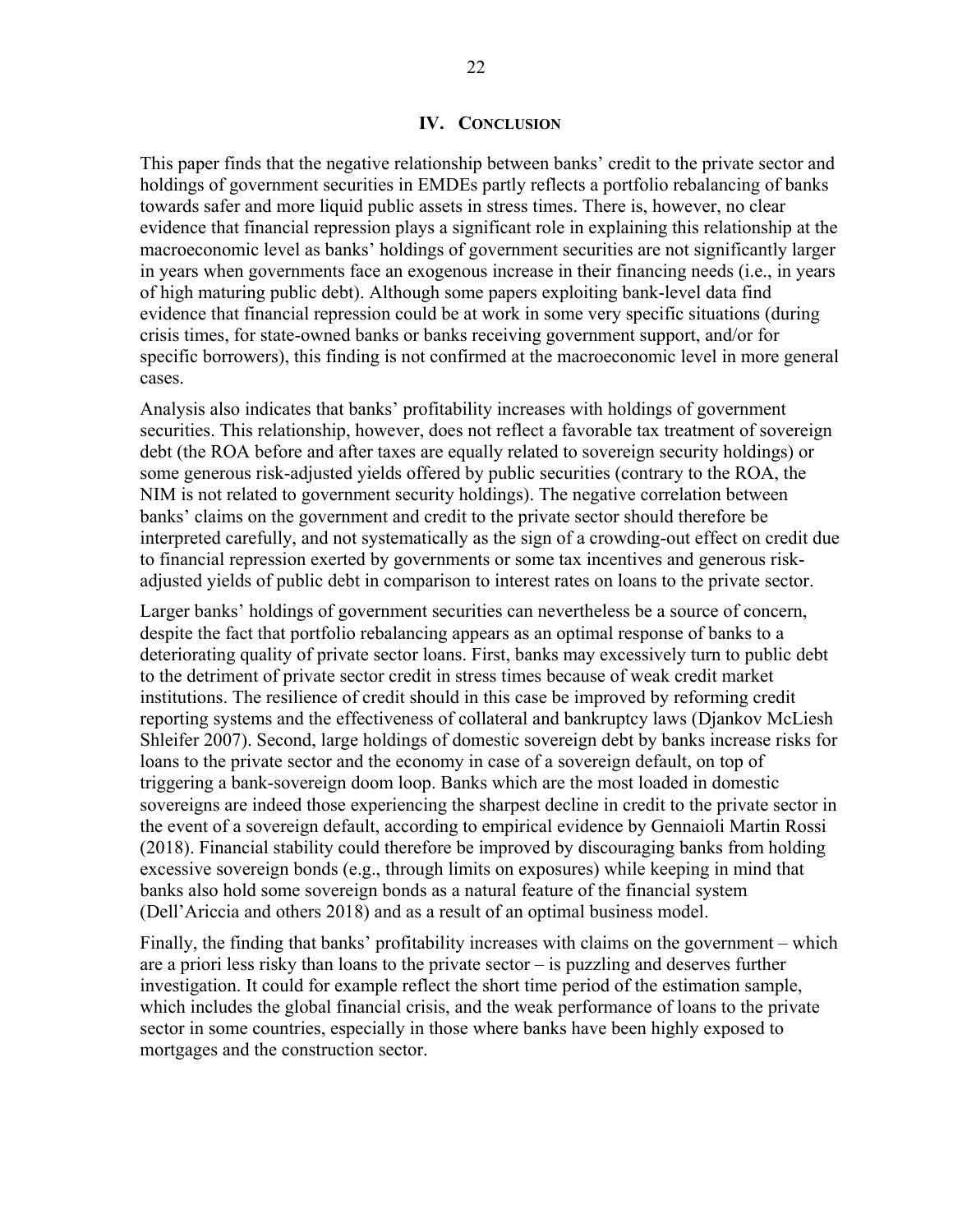#### **REFERENCES**

Altavilla, C., M. Pagano, and S. Saverio. 2016. "Banks Exposures and Sovereign Stress Transmission." ECB Working Paper No. 1969, October.

Arellano, M. and O. Bover. 1995. "Another Look at the Instrumental Variable Estimation of Error-Components Models." *Journal of Econometrics* 68(1), 29-51.

Aschauer, D. 1989. "Does Public Capital Crowd Out Private Capital?" *Journal of Monetary Economics* 24, 171-188.

Barth, J., G. Caprio, and R. Levine. 2013. "Bank Regulation and Supervision in 180 Countries from 1999 to 2011." National Bureau of Economic Research Working Paper No. 18733.

Becker, B. and V. Ivashina. 2018. "Financial Repression in the European Sovereign Debt Crisis." *Review of Finance* 22(1), 83–115.

Blundell, R. and S. Bond. 1998. "Initial Conditions and Moment Restrictions in Dynamic Panel Data Models." *Journal of Econometrics* 87(1), 115-43.

Broner, F., A. Erce, A. Martin, and J. Ventura. 2014. "Sovereign Debt Markets in Turbulent Times: Creditor Discrimination and Crowding-out Effects." *Journal of Monetary Economics* 61(C), 114-142.

Bruno, G. 2005. "Approximating the Bias of the LSDV Estimator for Dynamic Unbalanced Panel Data Models." *Economics Letters* 87(3), 361-366.

Dell'Ariccia G., C. Ferreira, N. Jenkinson, L. Laeven, A. Martin, C. Minoiu, and A. Popov. 2018. "Managing the Sovereign-Bank Nexus." Departmental Paper No. 18/16, International Monetary Fund, Washington DC.

Demirgüç-Kunt, A. and H. Huizinga. 1999. "Determinants of Commercial Bank Interest Margins and Profitability: Some International Evidence." *The World Bank Economic Review* 13(2), 379–408.

Djankov, S., C. McLiesh, and A. Shleifer. 2007. "Private Credit in 129 Countries." *Journal of Financial Economics* 84(2), 299-329, May.

Emran, S. and S. Farazi. 2009. "Lazy Banks? Government Borrowing and Private Credit in Developing Countries." George Washington University Working Paper No. 9.

Gennaioli, N., A. Martin, and S. Rossi. 2018. "Banks, Government Bonds, and Default: What do the Data Say?" *Journal of Monetary Economics* 98, 98-113, October.

Guo, K. and V. Stepanyan. 2011. "Determinants of Bank Credit in Emerging Market Economies." Working Paper No. 11/51, International Monetary Fund, Washington DC.

IMF. 2015a. *Arab Republic of Egypt*, Staff Report for the 2014 Article IV Consultation, Country Report 15/33, January.

———. 2015b. "Developments in Central Bank Liquidity Provision: A Harbinger of Wider Macrofinancial Risks in the WAEMU?" Country Report No. 15/101, International Monetary Fund, Washington DC.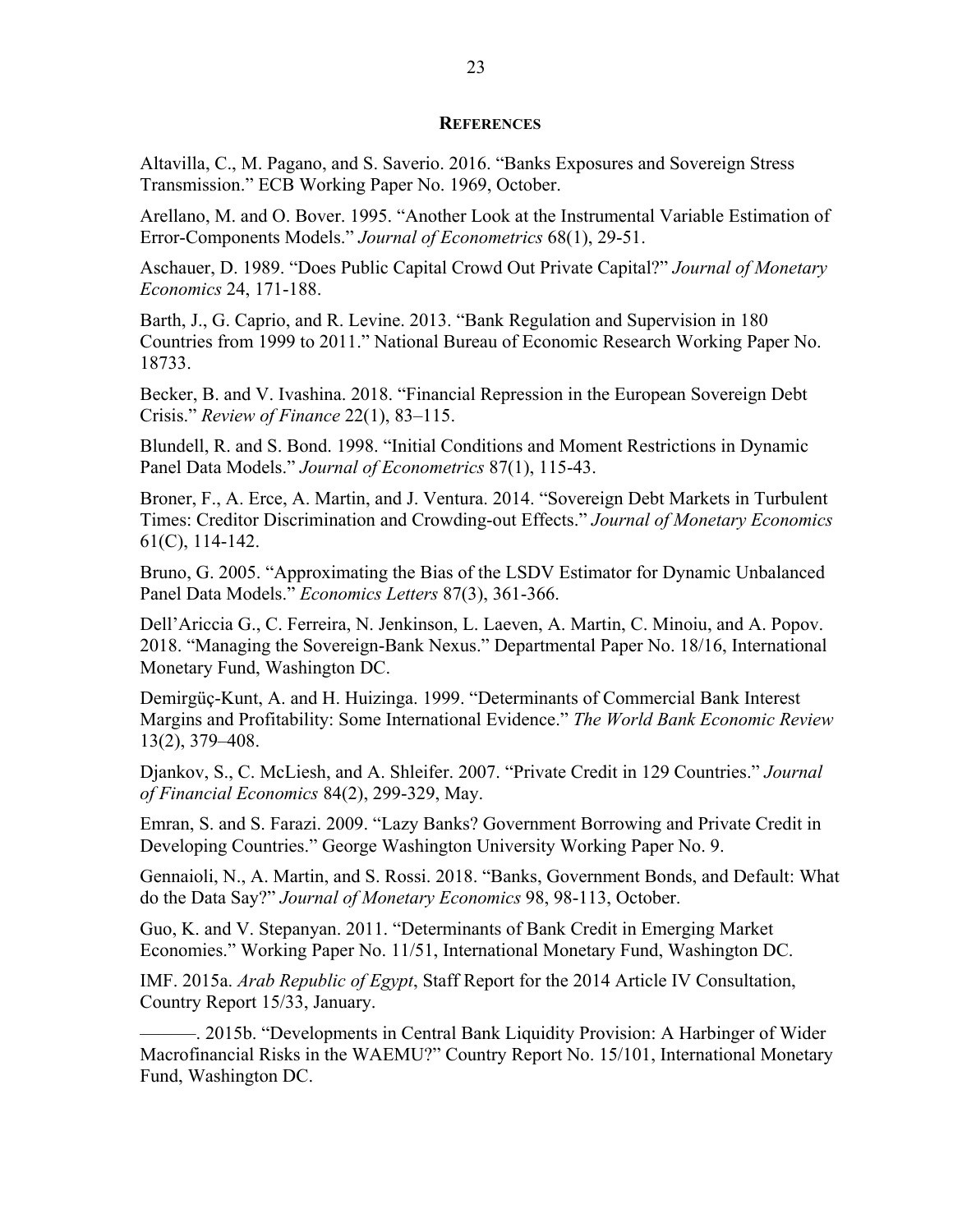———. 2017. *Nigeria*. *Staff Report for the 2017 Article IV Consultation*, Country Report 17/80, International Monetary Fund, Washington DC.

———. 2018. "WAEMU Banking System's Soundness and Macro-Financial Linkages." in *WAEMU Selected Issues*, Country Report No. 18/107, April, International Monetary Fund, Washington DC.

Jones, E. and A. Zeitz. 2019. "Regulatory Convergence in the Financial Periphery: How Interdependence Shapes Regulators' Decisions," Global Economic Governance Working Paper 141.

Laeven, L. and F. Valencia. 2018. "Systemic Banking Crises Revisited." Working Paper No. 18/206, International Monetary Fund, Washington DC.

Nickell, S. 1981. "Biases in Dynamic Models with Fixed Effects." *Econometrica* 49(6), 1417-1426.

Ongena, S., A. Popov, and N. Van Horen. 2016. "The Invisible Hand of the Government: Moral Suasion during the European Sovereign Debt Crisis." DNB Working Papers 505, Netherlands Central Bank, Research Department.

Popov, A. and N. Van Horen. 2015. "Exporting Sovereign Stress: Evidence from Syndicated Bank Lending during the Euro Area Sovereign Debt Crisis." *Review of Finance* 19(5), 1825- 1866.

Prasad, A., H. Abdel Monem, and P. Garcia Martinez. 2016. "Macroprudential Policy and Financial Stability in the Arab Region." Working Paper No. 16/98, International Monetary Fund, Washington DC.

Roodman, D. 2009. "How to do xtabond2: An Introduction to Difference and System GMM in Stata." Stata Journal, StataCorp LP, 9(1), 86–136, March.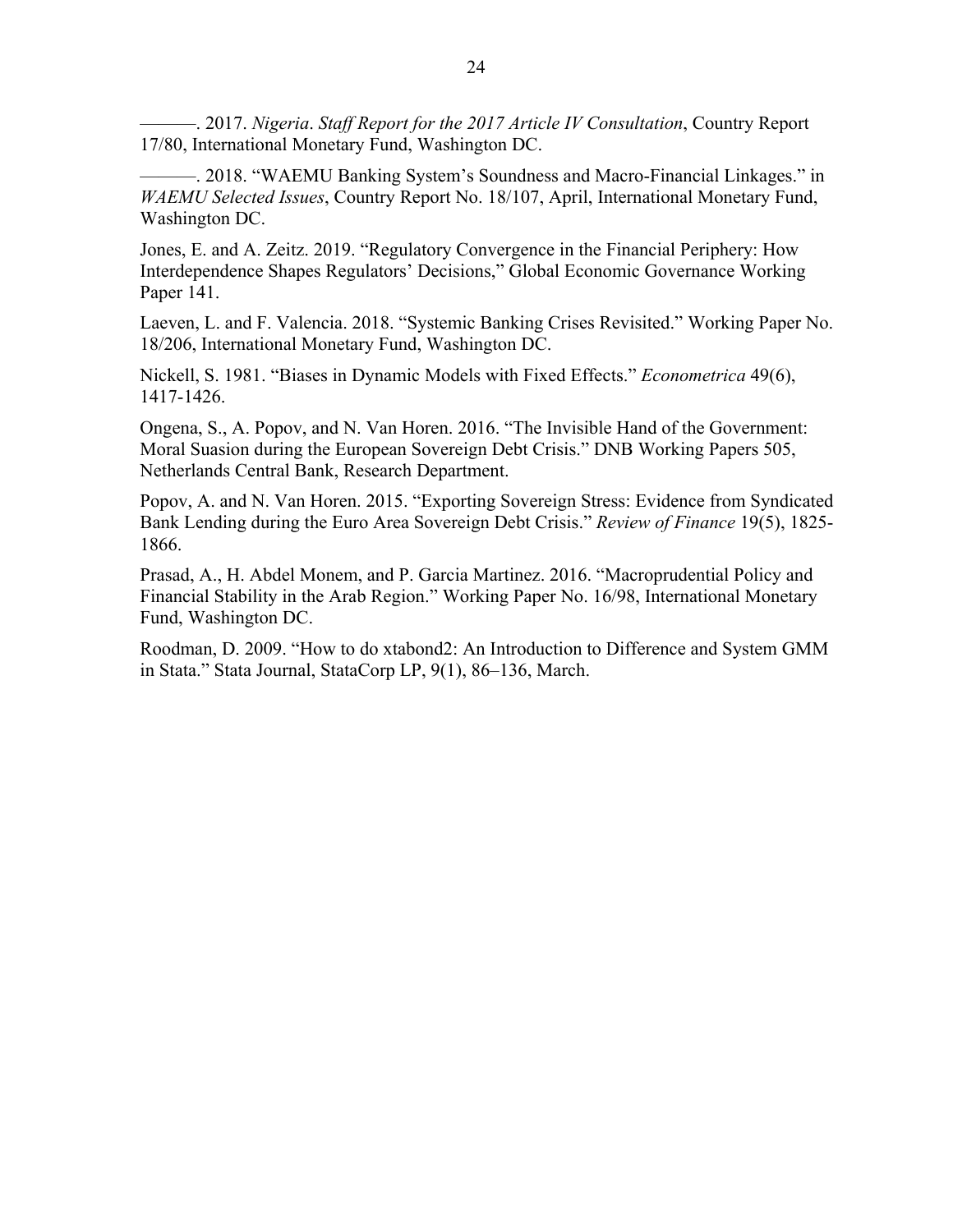| Variable                            | <b>Definition</b>                                                                             | <b>Sources</b>                            |
|-------------------------------------|-----------------------------------------------------------------------------------------------|-------------------------------------------|
| Credit to the private sector        | Commercial banks' claims on the private sector.                                               | IFS and GFSR databases.                   |
| Banks' total assets                 | Commercial banks' total assets.                                                               | IFS and GFSR databases.                   |
| Banks' claims on government         | Commercial banks' net claims on the domestic government.                                      | IFS and GFSR databases.                   |
| Domestic deposits                   | Difference between total deposits (deposits included in broad                                 | IFS and GFSR databases.                   |
|                                     | money + deposits excluded from broad money)                                                   |                                           |
|                                     | and foreign currency deposits (liabilities to non-residents).                                 |                                           |
| Foreign deposits                    | Commercial banks' liabilities to non-residents.                                               | IFS database.                             |
| Central bank refinancing            | Central bank's claims on other depository corporations.                                       | IFS and GFSR databases.                   |
| Real GDP growth                     | Annual growth rate of real GDP.                                                               | WEO database.                             |
| Real GDP growth volatility          | GARCH (1, 1) measure of GDP growth volatility.                                                | WEO database and author's<br>estimations. |
| Inflation                           | Growth rate of the average consumer price index.                                              | WEO database.                             |
| Deposit rate                        | Interest rate on deposits.                                                                    | IFS database.                             |
| Spread lending rate-deposit rate    | Difference between the lending rate and the deposit rate.                                     | World Bank Global Financial               |
|                                     |                                                                                               | Development database.                     |
| Exchange rate                       | Domestic currency units per U.S. dollar, annual average.                                      | WEO database.                             |
| NPL ratio                           | Non-performing loans as a share of total loans.                                               | <b>IMF Financial Soundness</b>            |
|                                     |                                                                                               | Indicators database.                      |
| Public debt                         | General government gross debt as a share of GDP.                                              | WEO database.                             |
| Public investment                   | Public gross fixed capital formation in percent of GDP.                                       | WEO database; United Nations              |
|                                     |                                                                                               | National Accounts.                        |
| <b>Fiscal</b> stress                | Dummy variable taking the value one in years when the public                                  | WEO database and author's                 |
|                                     | deficit (i.e., the general government net borrowing as a share                                | calculations.                             |
|                                     | of GDP) increases by more than its country-specific standard                                  |                                           |
|                                     | deviation.                                                                                    |                                           |
| Banking crisis and sovereign crisis | Dummy variables for years of systemic banking or sovereign                                    | Laeven and Valencia (2018)                |
|                                     | debt crises.                                                                                  | systemic banking crises                   |
|                                     |                                                                                               | database.                                 |
| War                                 | Dummy variable equal to 1 if the number of deaths in battle                                   | World Bank, World                         |
|                                     | related conflicts is at least 1,000.                                                          | Development                               |
|                                     |                                                                                               | Indicators.                               |
| Nominal GDP                         | Nominal GDP in domestic currency.                                                             | WEO database.                             |
| Banks' net interest margin          | Accounting value of banks' net interest revenue as a share of                                 | World Bank Financial                      |
|                                     | their interest-bearing (total earning) assets.                                                | Development and Structure                 |
| Banks' ROA before and after taxes   |                                                                                               | Dataset.<br>World Bank Financial          |
|                                     | Commercial banks' pre-tax income and after-tax net income to<br>yearly averaged total assets. |                                           |
|                                     |                                                                                               | Development and Structure<br>Dataset.     |
| Oil Price growth                    | Annual growth rate of annual average oil price index.                                         | WEO database.                             |
| Oil country dummy                   | Dummy variable taking value one for oil exporting countries.                                  | IMF WEO classification.                   |
| Concentration                       | Assets of the three largest commercial banks as a share of total                              | World Bank Global Financial               |
|                                     | commercial banking assets.                                                                    | Development Database.                     |
| High maturing public debt dummy     | Variable taking the value one if the amount of public maturing                                | <b>IMF</b> Debt Sustainability            |
|                                     | debt as a share of GDP is above its country-specific median,                                  | Analysis database, WEO                    |
|                                     | zero otherwise. Maturing debt is computed as the difference                                   | database, and author's                    |
|                                     | between the gross financing need and the overall fiscal balance                               | calculations.                             |
|                                     | of the general government. This variable is a proxy of                                        |                                           |
|                                     | maturing debt of the government as the gross financing need                                   |                                           |
|                                     | concerns the whole public sector and also contains                                            |                                           |
|                                     | amortization of debt that is not necessarily maturing during the                              |                                           |
|                                     | year in case repayments are smoothed.                                                         |                                           |
| Capital regulation stringency index | Index on capital regulation stringency reflecting whether                                     | Barth Caprio Levine (2013).               |
|                                     | certain funds may be used to capitalize a bank and whether                                    |                                           |
|                                     | their source is verified by the regulatory/supervisory                                        |                                           |
|                                     | authorities.                                                                                  |                                           |

**Appendix Table 1 – Variable Definition and Sources**